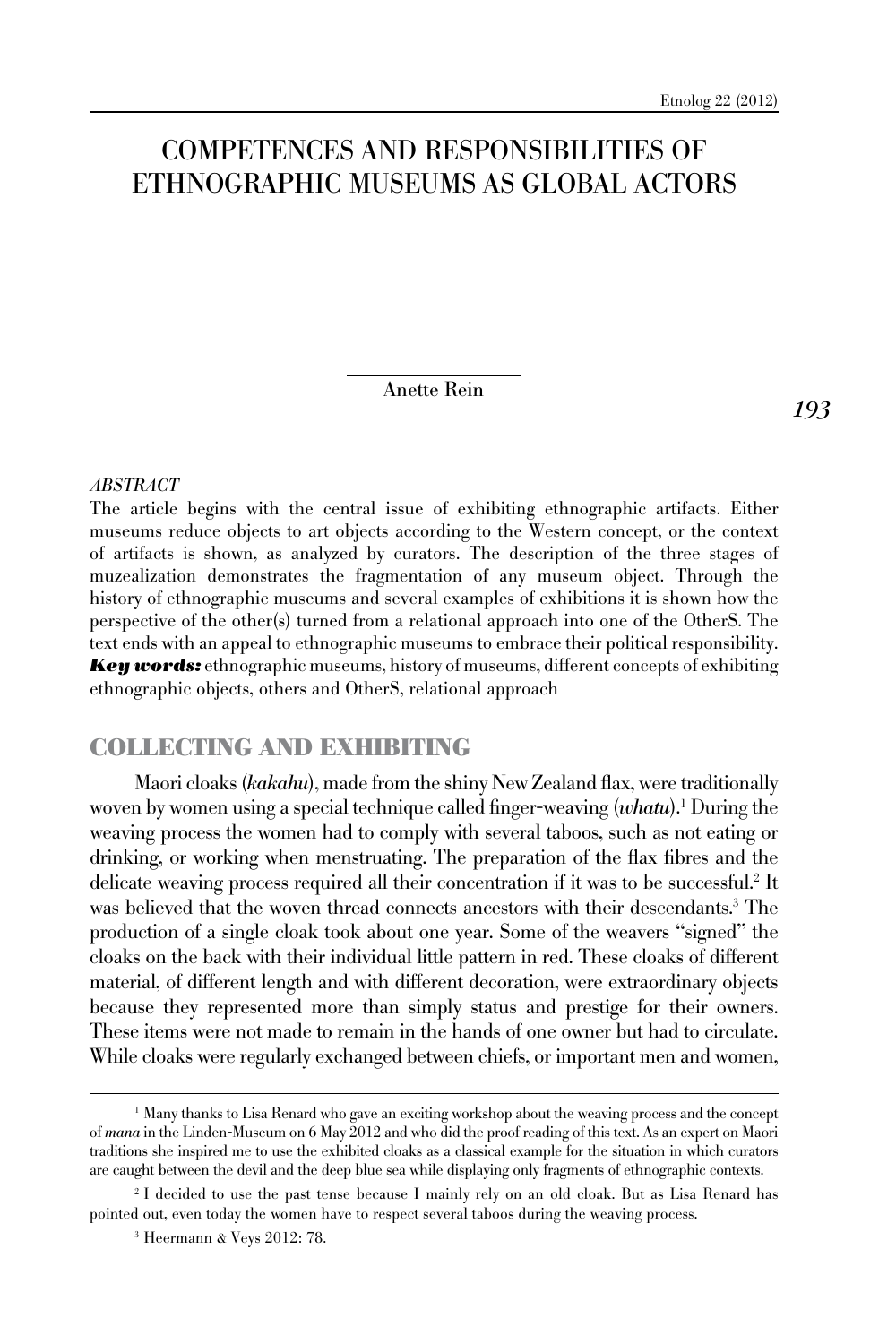their temporary owners could accumulate the concentrated *mana* (spiritual power) connected with the cloaks. If a cloak – after the long journey from one hand to the next – returned to its first owner (which happened in only a few cases) this represented the greatest amount of *mana* or spiritual power, an owner could accumulate.

However, *mana* as spiritual power was not only allocated to a cloak as a valuable material object. The concept has to be understood as a complex system of elements that have to be in harmony so that *mana* can be present. A cloak alone was a very powerful item, but to activate *mana* for its owner, his/her cloak had to be worn and had to be connected, for example with the landscape, ancestors, the tribe, the language (*te reo*), the other *taonga* (ancestral treasures worn by the prestigious people of the tribe), the *moko* (tattoo), and the personality of the owner, who had to have a special attitude while wearing the cloak.

*194*



Fig. 1: Two Maori cloaks, left: *tukakumai* made and owned by Kohai Grace 2010; right: *kaitaka* with taniko border, 19<sup>th</sup> century; Linden-Museum Stuttgart. (Photo: Anette Rein, 2012)<sup>4</sup>

In the exhibition "Maori. Die ersten Bewohner Neuseelands" ("Maori, The first inhabitants of New Zealand"5 ; 01.04.-14.10.2012), the Linden-Museum in Stuttgart shows several historical cloaks in different display cases. From a Maori perspective, through the special weaving technique these cloaks have their own voices. Consequently, any presentation in a museum requires a special approach and usually the request is for a display as close as possible to how the cloaks would look when worn. The result can be seen see on Figure 1, on the cloak on the right, which is wrapped around a stand resembling the shape of a human body.<sup>6</sup> The

<sup>4</sup> Thanks to Inès de Castro for approving the publication of my picture.

<sup>5</sup> Translated by the author.

<sup>&</sup>lt;sup>6</sup> Ingrid Heermann e-mail: 10 May 2012. "...die meisten anderen wünschten (oder bestanden auf einer) eine mehr den Tragegewohnheiten entsprechende Präsentation, um 'die Stimme' der Webarbeiten zu erhalten." While preparing items for a display case, the voice of the conservators is one of the strongest. If they decide that a hanging of the cloaks would damage the cloak, there is no other way than of a lying position for the textiles – although this contradicts the concepts of the Maori completely" (Renard 2012, oral comment).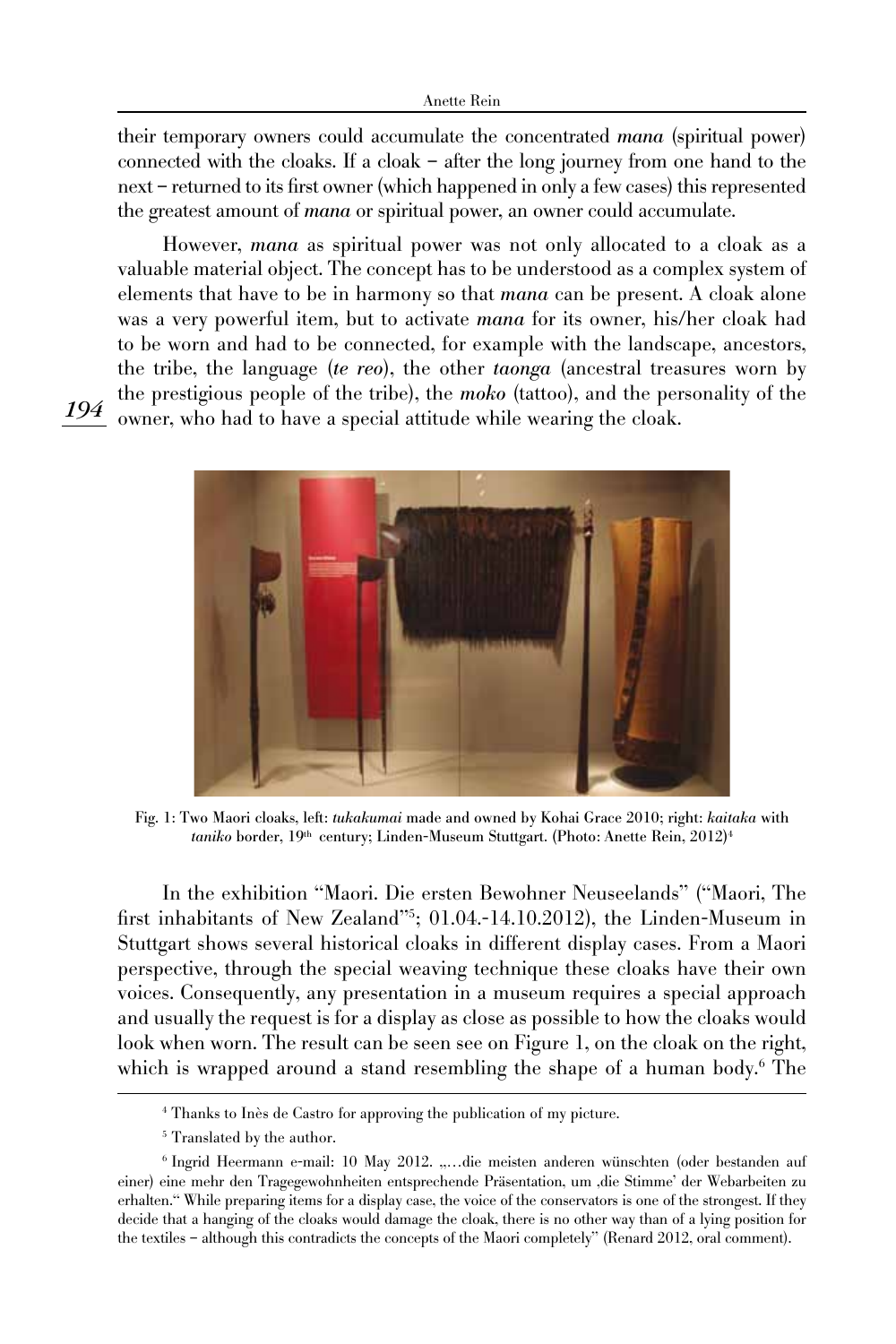contemporary artist Kohai Grace, creator of the second cloak, seen in the centre, agreed to the flat hanging of her artefact.

section the called term and the material, her the reduction of highermated in the 195 Referring to the concept of *mana* and the belief in the spiritual power of any cloak woven with the finger technique, the decoration of the display case seems to be a very poor one that fails to communicate the vivid Maori spiritual traditions. The complex narrative is reduced to a fixed position and the objects are presented as "glass-cased [...] to be gazed upon, admired, and understood only in relation to themselves"7 and in relation to the biography of the one who admires them. This follows the Western art concept and mediates the aesthetic quality of the objects. Neither the process of decoration together with the dialogues between the curators and the Maoris, nor the reduction or fragmentation into text ("Sozialer Status") seen in the display case or in the catalogue. Although the curators corresponded with Maori representatives, the displayed cloaks underwent a process of "musealization", which will be discussed in detail in what follows.

## **PROCESSES OF MUSEALIZATION8**

According to Barbara Kirshenblatt-Gimblett,<sup>9</sup> all ethnographic objects are "an art of excision, of detachment, an art of excerpt. Where does the object begin and where does it end? [...] Shall we exhibit the [collected] cup with the saucer, the tea, the cream and sugar, the spoon, the napkin and placement, the table, the chair the rug? Where do we stop? Where do we make the cut?" She prefers not to talk about *ethnographic objects* but about *ethnographic fragments*, created by ethnographers who made their personal choice in the field, segmented, detached, and carried the artefacts away to become part of a museum collection. The different steps are elaborated in the process of muzealisation which, according to Anja Laukötter, consists of three steps.10 Figuratively they correspond with the classic model of liminality in rituals that, following Arnold van Gennep, $^{11}$  can be summarized colloquially as: *remove – recreate - reintegrate*. 12

First: *removed* from their original context, the things are robbed of their function – they are taken out of time and space – in order to be exported in this still *unclean* condition for further processing.

<sup>9</sup> Kirschenblatt-Gimblett 1990, p. 388

<sup>11</sup> In 1909, Van Gennep described the structure of rites of passage for the first time. In the exhibition *Reisen und Entdecken. Vom Sepik an den Main* (October 27, 2007-August 30, 2009) the various steps of musealization were staged and explained in a companion book to the exhibition (cf. Raabe 2008).

<sup>12</sup> I wish to thank Dr. Matthias Jenny, director of the Palmengarten in Frankfurt am Main for the information that these three steps of musealization not only apply to things, but also to plants. The arrangements of plants in public shows are not to be equated with nature, but rather represent our Western idea *of* nature. The composition of arrangements and collections also lies in the responsibility of curators. In German the terms are *raus – rüber – rein*.

<sup>7</sup> Macdonald 1999: 2.

<sup>8</sup> Rein 2011b.

<sup>10</sup> Laukötter 2010, pp. 120.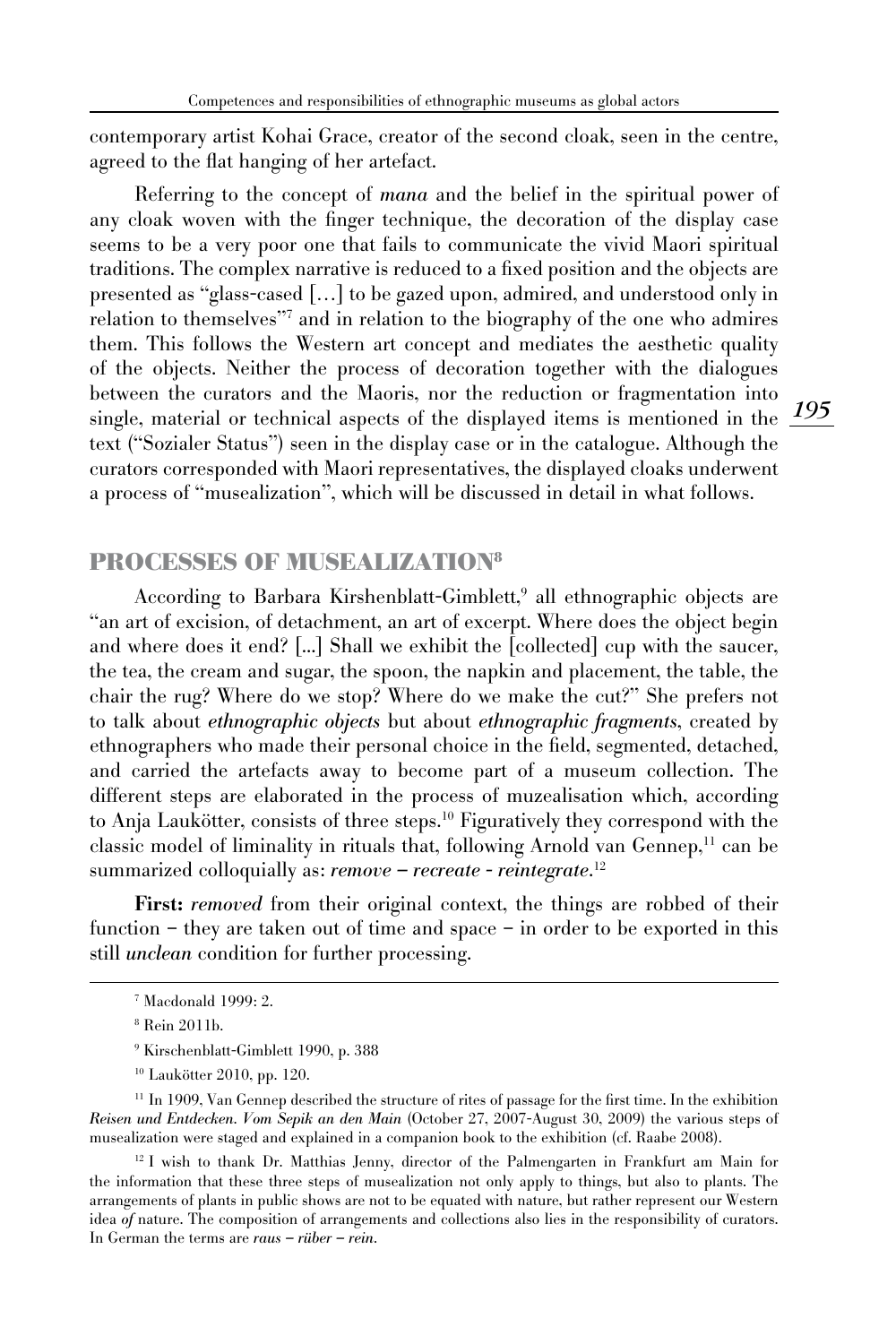Second: the semantic change of the objects takes place along a prescribed path through the various departments of the museum: in a process of gassing, inventory, conservation, restoration and declaration. They are integrated into the museum's system of rules and regulations in the workrooms far from the public eye. Dislodged from their true symbolic context, the objects are sorted according to principles of materiality, authenticity, analogy, causality or functionality and then assigned to a culture – ergo, *recreated*.

In this second step, the prerogative of interpretation is defined after physical appropriation has taken place. The objects become scientifically legitimized and are often declared exceptional. Specially chosen pieces are given this mark of quality by labelling them as *top exhibit* or *masterpiece* for the general public.13 An object that has been sanctified in this way comes to represent an entire culture, since ethnographic museums never show the people themselves, but only their forms of cultural expression.14

Third: the last step of musealization is its exhibition. The visitors' individual perspectives give things their exclusive aura and thus turn them into museum objects.15 Their new status is now also perceived by the public and thus they are *reintegrated*.

"For the museum context, a single object was not sufficient. Instead, it needed [...] an exhibited collection in order to fulfil the expectations that had been created."16 Only with the help of the presented objects, a sheer vast mass of things, could e.g. ethnographical museums convincingly demonstrate to the public their expertise in the mastery of knowledge and the interpretation of the world in the midst of the ostensible chaos of cultural diversity. The final decision of what is shown in an exhibition, and in what way, resides with the curator – the established scientific expert.<sup>17</sup>

For a better understanding about changing paradigms in collecting and exhibiting ethnographic objects, let us have a brief look into the history of museums.

## **THE BEGINNINGS OF ETHNOGRAPHIC MUSEUMS**

In Europe the  $16<sup>th</sup>$  and  $17<sup>th</sup>$  centuries, collecting became an obsession of rulers, aristocrats, churches and, later, of academics. The natural sciences had not yet developed and people worldwide collected exciting and exotic things for their curio galleries.18 Such collections were intended to prove that the objects

*196*

<sup>&</sup>lt;sup>13</sup> See: Being Object – Being Art. Meisterwerke aus den Sammlungen des Museums der Weltkulturen *Frankfurt am Main*, http://www.mdw-frankfurt.de/Deutsch/ (March 21, 2010).

<sup>14</sup> Köstering 2003: 17.

<sup>15</sup> Laukötter 2010: 121.

<sup>16</sup> Id.

<sup>17</sup> Laukötter 2010: 122.

<sup>18</sup> Cabinet of wonders or curiosity (Golding 2011: 38)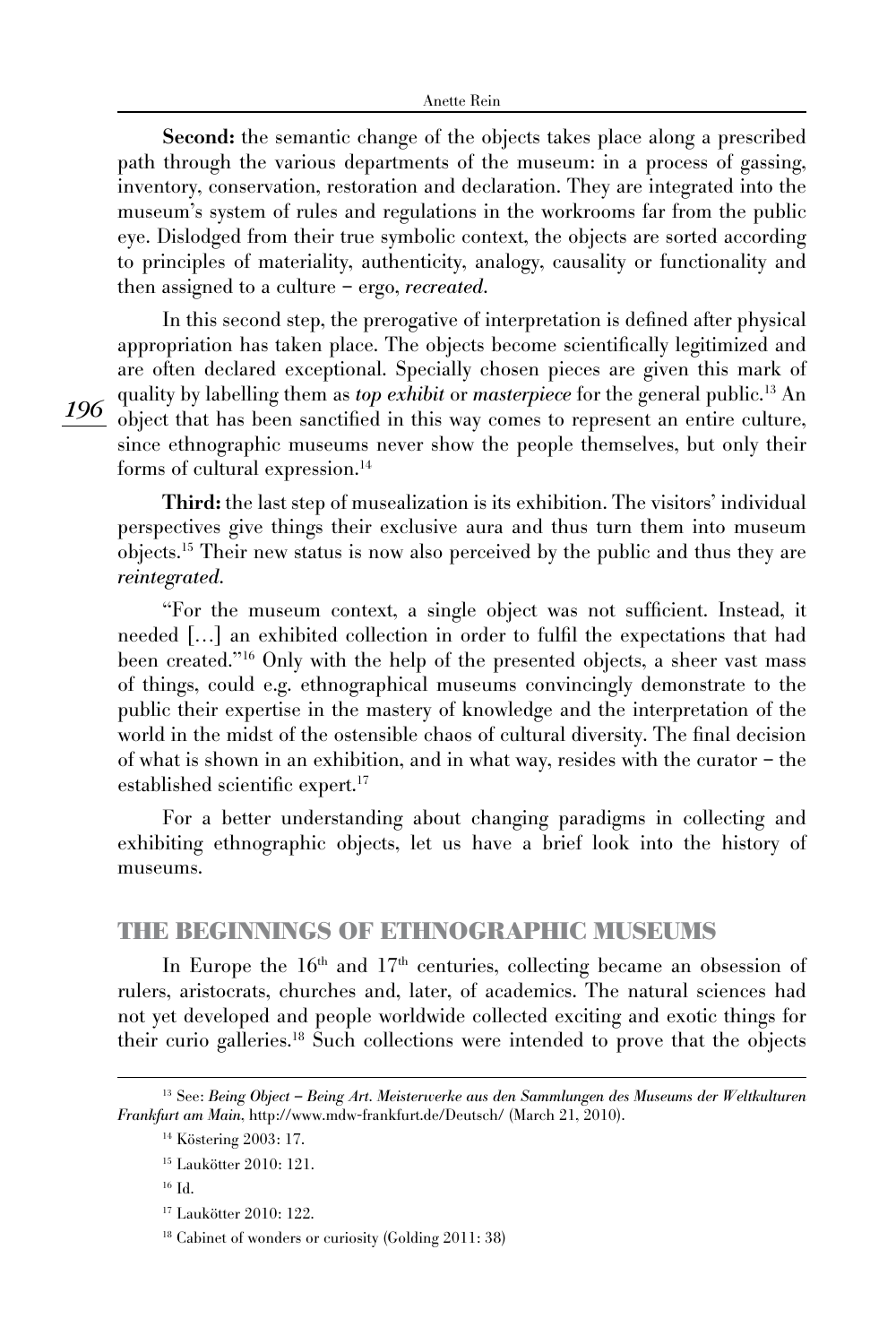*197* possible explanation for this passion for collecting and amassing artefacts is that therein were examples of the varieties of the creational act. The criteria for collected pieces were the unusual and the rare. Ethnographic objects were seen as equal to European ones and all artefacts were presented according to their material conditions and functions. Neither the provenance nor the traditional context was of interest to the collectors. The owners of these galleries invited one another to private soirees where together they enjoyed the contemplation of items characterized by curiosity and marvel. The emotional reactions of the visitors can be described as ranging from defence to longing. The combination of the object's presentation was dictated by the personal inclinations of their owners. The collection of artefacts was regarded as a demonstration of the owner's power, wealth and knowledge, and simultaneously as a representation of the cosmos. A Europeans slowly started to recognize that Europe had to be seen and understood in a wider context. As a consequence of the rise of worldwide travel, all the theories formally used to understand the world were put to the test.

At the end of the  $17<sup>th</sup>$  century, the natural sciences were born and the politics of collecting changed. The great expeditions of James Cook to the South Seas in the 18<sup>th</sup> century brought for the first time masses of ethnographic objects to the European market. At this point, specialized collecting politics emerged with a new way of systematizing objects. The former universalism vanished and an ambiguity arose regarding the way in which ethnographic objects should be categorized. In the 19<sup>th</sup> century, the majority of large national museums and some of the ethnographic museums were founded. Step by step these collections were opened to the interested public: bourgeoisie, workers women, men, and children. Compared to the former practice of exclusive events for a selected public, the process of the democratization of knowledge began. After the closure of the curio cabinets and the handing over of collections to the new museums (such as natural history museums or historical museums), primitive people were regarded institutionally as being part of nature, comparable to flora and fauna. "The choice of the term 'ethnographic'19 (object) was based on the assumption that mankind's differences were not only physical, as the anthropological collections demonstrated, but also cultural, and that physical and the cultural were closely linked."20

Ethnographic items were now organized according to a natural science system: they were ordered according to their geographical provenience and similarity of their forms and classified according to an imagined stage of civilization. Questions arose as to how far these objects represented an original primitive world, the bottom of a pyramid of human evolution, which culminated in the white Anglo-Saxon male. In addition, the colonial exhibitions, which were the origins of many ethnographic museums, offered panoramas of power in which imperial hierarchies were on display."<sup>21</sup>

<sup>&</sup>lt;sup>19</sup> Instead of calling it an ,art object'.

<sup>20</sup> Dias 2006: 175.

<sup>21</sup> Nederveen Pietersee 2005: 164.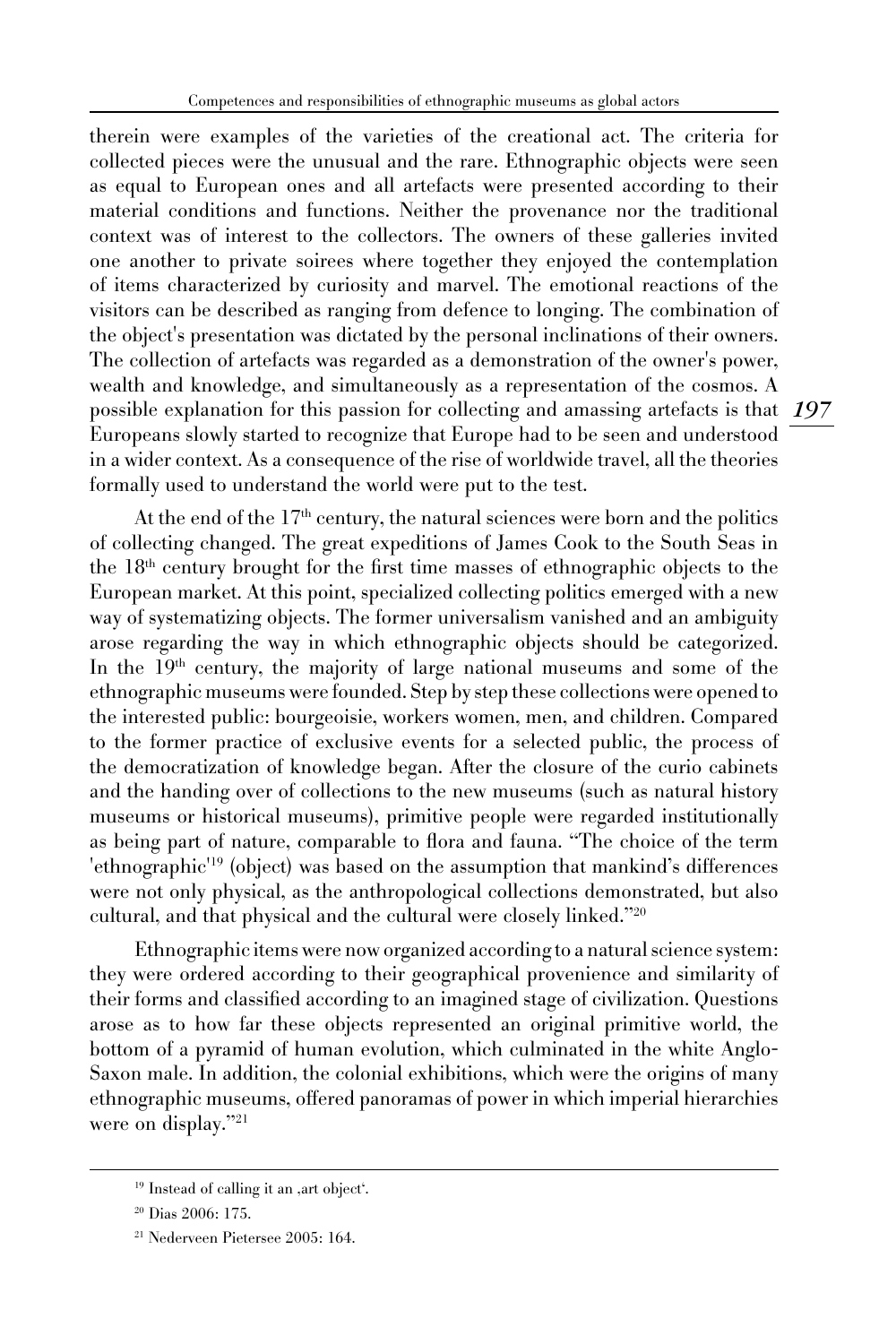Museum display labels foregrounded the predominance of the *white man*  and his cultural and industrial achievements. Hence without any comprehensive concept, great numbers of objects entered museum collections. In the best cases, contextual knowledge about the artefact's origins, such as time, place and ethnic group was acquired and presented. As Nélia Dias has shown, ethnographic museums in France in the 19<sup>th</sup> century, conceived as democratic spaces at the service of the public, aimed to provide spaces for visualizing human difference, particularly racial and cultural differences. "Moreover, ethnographic museums attempted to display the progress of human civilization by linking race and progress."22

*198*

According to Andrew Zimmermann, the "Berlin Museum was not merely a place in which anthropological objects, already defined as not-art, were stored; it was also an apparatus that rendered them as not-art and therefore as objects of natural science in the first place. This transformation was enacted largely by glass and iron cases designed specifically for the museum (known as the *Berlin iron case*)"23 and which produced a new kind of museum display. The iron cases allowed daylight to fall onto masses of ethnographic objects and their arrangement in parallel rows in large halls which enabled the visitor to "view the contents of a number of cases simultaneously. From almost any position, the viewer's gaze passed through multiple, cases thus creating what was referred to as a �total impression' (*Total-Eindruck*) of the artefacts."24

The attitude of collectors at this time, vis-à-vis those they took items from, can be exemplified by the way in which human remains were merchandised all over the world. The remains were not treated like human belongings, but rather as objects serving the scientific purpose of gaining knowledge about human races. Individual personality and respect for the Other were totally disregarded. Collectors gathered information about objects by interviewing only chiefs (or their translators) about specific issues. Their motto was: "One tribe – one chief – one voice". Interviews with people of different generations or addressing gender issues were largely absent. The objects were displayed according to geographical and technological series that stressed their scientific rather than an aesthetic dimension.<sup>25</sup> Defining them as artefacts, specimens, and documents (not as art) was a key strategy for securing the scientific status of anthropology as a scientific field studying the distinction between the so-called natural and cultural peoples.<sup>26</sup> In the *Berlin iron cases* the ethnographic items were presented as being artless, cultureless, and ahistorical.27

<sup>22</sup> Dias 2006:175. See also Macdonald 1999: 12.

<sup>23</sup> Zimmermann 2006: 287.

<sup>24</sup> Id.

<sup>25</sup> Dias 2006: 178.

<sup>26</sup> Kirshenblatt-Gimblett 2006: 362.

<sup>27</sup> Zimmermann 2006: 296.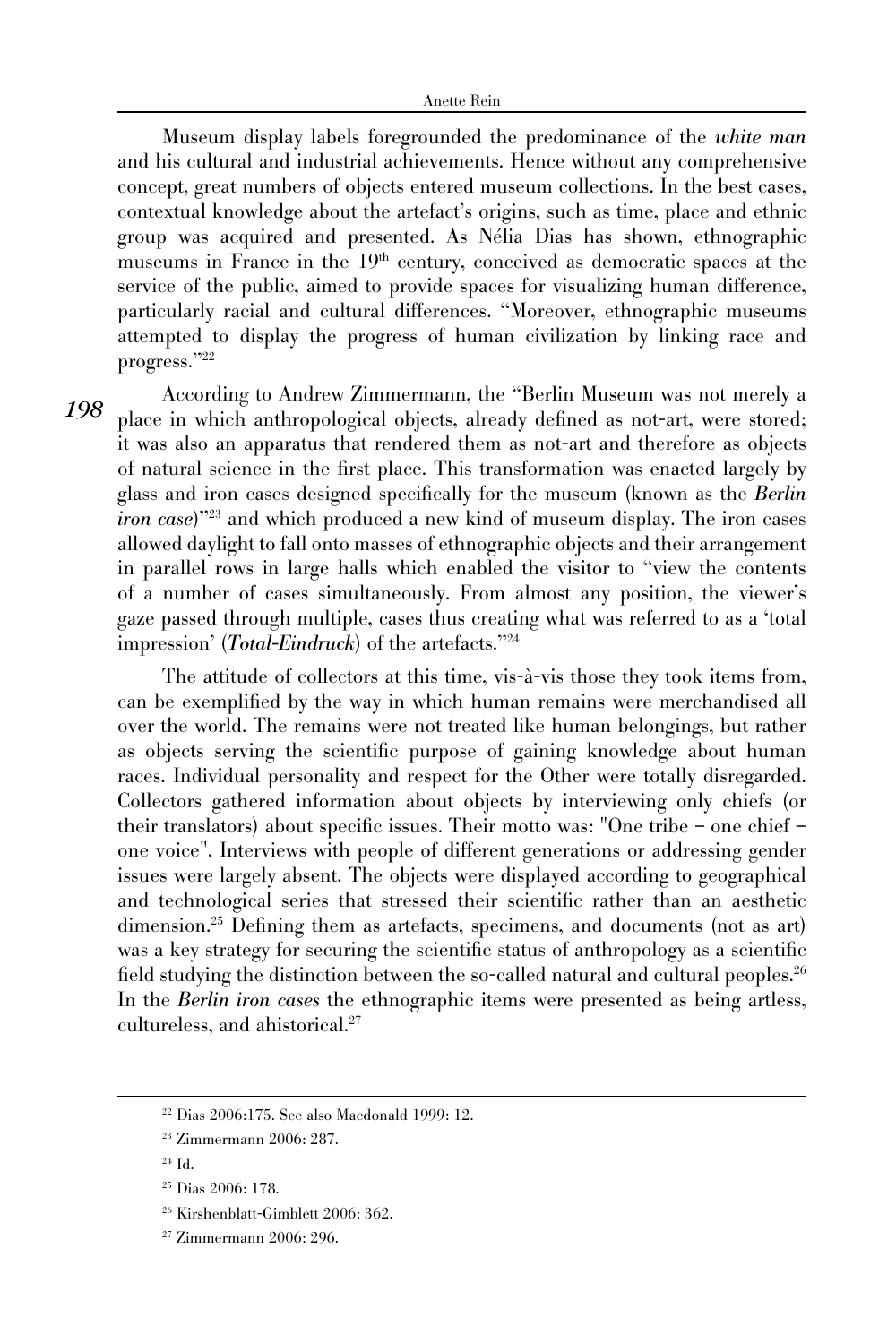## **EXHIBITING THE OTHER(S) IN THE 20TH CENTURY**

Up until the 1930s, many exhibitions in Europe and the USA included people from overseas, especially imported for the shows, under the heading: 'Wild people, wild animals'. They were primarily put on display in zoological gardens and world exhibitions. According to Kirshenblatt-Gimblett,<sup>28</sup> the museum institution took over the new role of offering events which could have been visited in theatres before. It "was particularly useful in England and the United States during the early nineteenth century because performances that would have been objectionable to conservative Protestants if staged in a theatre were acceptable when presented in a museum [...] This reframing of performance in terms of nature, science, and education rendered it respectable..." At the time, the museums world wanted to represent the power of the colonial states opposed to the colonialized. A big step forward in changing discriminatory perspectives of the Other was the disentanglement of artefacts from the evolutionary system and the establishment of a new approach to evaluation based on cultural criteria. The height of the dioramas was reached after their introduction in the 19<sup>th</sup> century and museums began to reconstruct scenes that offered insight into cultural background, such as scenes of ordinary daily and religious life.

The shift from showing exhibitions about cultural differences (e.g. in the Trocadéro in Paris 1878) to cultural equality started in France with the newly designed *Musée de L'Homme* in 1937. According to Dias, the museum's focus on equal worth has to be considered from a double perspective: recognition of cultural diversity and its complexity in the spirit of relativism and the rejection of human hierarchy. Evolutionism as a theoretical framework was categorically rejected.<sup>29</sup> "By emphasizing racial and cultural equality, the *Musée de l'Homme* recognized the possibility of alternative social and cultural forms. This institution left aside the issue of artistic manifestation, a sensitive domain that would risk calling into question its relativist message as well as the status of French (and Western) art [...], the acknowledgement of the diversity of cultures and of their equal worth did not necessarily imply the willingness to accept their artistic equality."30

Since the 1970s, thanks to the demands of New Museology, the sole claim to expert status in dealing with the world has been broken by the active participation of those affected from the countries of origin in the interpretation of the world. This was the beginning of the ongoing process of deconstructing expert knowledge and the role of the curator versus the knowledge of laymen. Since then, with new educational programmes and new political challenges, museums put more effort into working and engaging with public expectations. Visitors demanded to know more about people from other countries: how they lived, how they worked and their thoughts and opinions about life. New technical media, such as photography and video, were introduced into museum exhibitions. In the 1980s, academic

<sup>28</sup> Kirshenblatt-Gimblett 1990: 397 ff.

<sup>29</sup> Dias 2006: 181.

<sup>30</sup> Dias 2006: 179 f.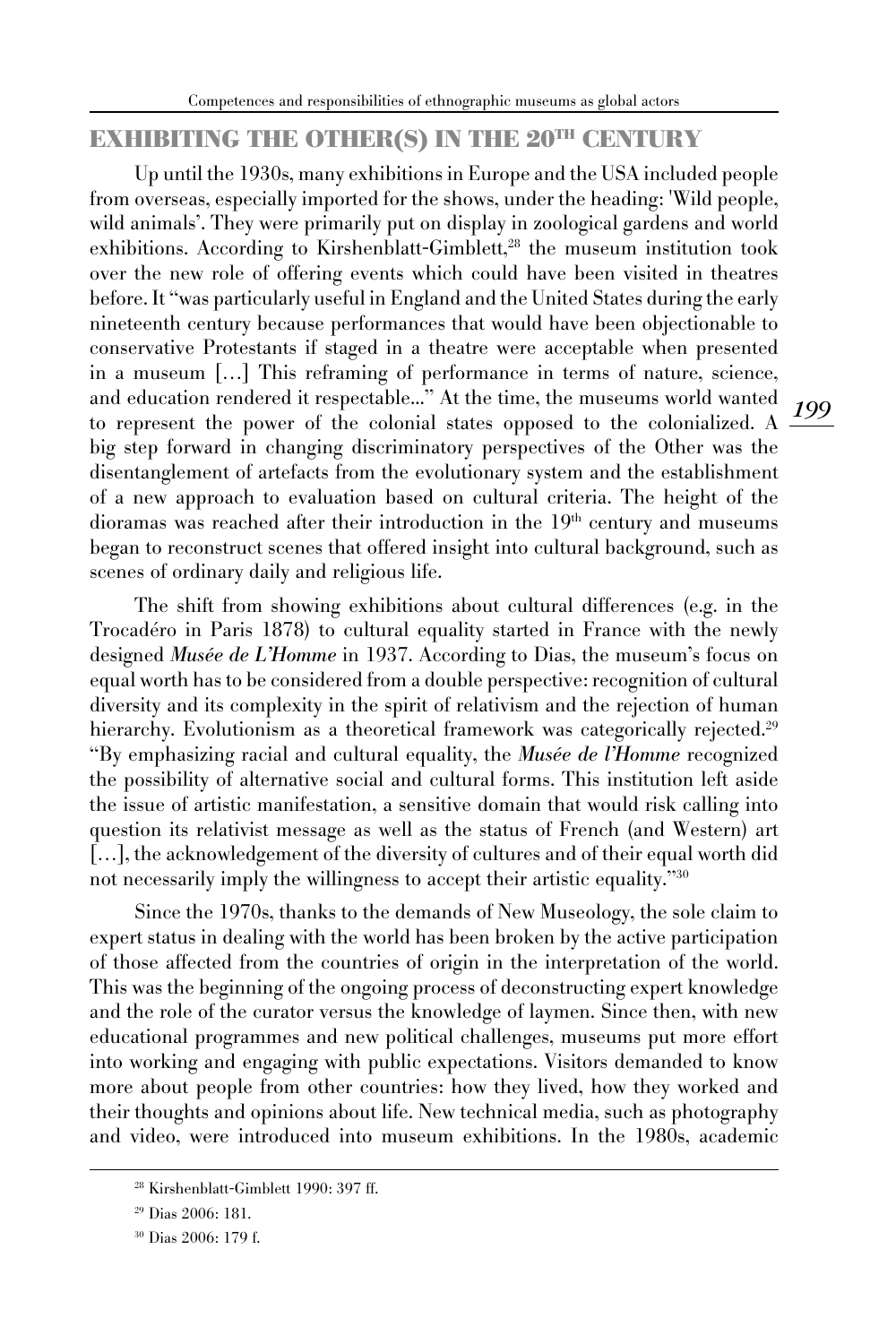discussions started regarding the relationship between the aura of an object and the use of technical equipment.

Ethnographical exhibitions which tried to meet this need invited people from abroad (as seen from Germany) to share information about their way of life, for example, in the Museum of World Cultures in Frankfurt am Main in 200231 the exhibition "lndian Times. Nachrichten aus dem roten Amerika" with the two guest curators Christian Feest from the Goethe University Frankfurt am Main and Foster Kalama from the Warm Springs reservation in Oregon; or in 2006 "Ma Lakota! Indianische Kindheit in Nordamerika" together with the guest curator Arthur Amiotte from the Akta-Lakota-Museum, presented in the Intercultural Atelier (IKAT) of the Museum.32

Despite these attempts to restage the cultural meanings of collection items, the reconstructed "native point of view" remained subordinated to the dominant Western, perspective. Up until the present day, the voices of the Other(s) have been excluded from the majority of museum presentations. Although there have been lengthy debates about this difficult issue, many museums are still missing key concepts of collecting and documentation for working with, at times vast, *unknown* collections. Museum artefacts have been presented under Eurocentric measures of value in three principle ways: exoticising (emphasizing difference  $=$  in situ with reconstructed habitats), assimilating (emphasizing similarities  $=$ art exhibitions) and **encyclopaedic exhibitions**, which follow mixed strategies.<sup>33</sup>

A classic ethnographic exhibition mirrors the traditional Western scientific way of bringing systematic order into the world with objects, languages and with clear borders for the living areas of tribal societies. In those displays one will not find any interviews with people about their view on their cultural environment or their ways of organizing their life styles. Nothing will be mediated about what the source communities think about the use of their ancestral objects in a museum's exhibition.34

Another way of presenting ethnographic artefacts still relies on a geographical background but chooses all-embracing categories like the �the world of women' or �the world of men'. In such a case typical items and their different use by both sexes are shown. Tribal borders are of less interest. According to the chosen topics, suitable artefacts from different tribes are used to exemplify gender roles in society<sup>35</sup>. Following such a functionalistic approach, which became fashionable in museum practice since the 1950s, objects are shown as being part of a holistic cultural concept. They are interpreted as tangible illustrations of abstract, nonmaterial and cognitive correlations representing social organization and also used

*200*

<sup>31</sup> Rein 2009/10.

<sup>32</sup> "Ma Lakota! Indian Childhood in North America" was on display from 13 February until 27 August 2006. www.frankfurt-live.com (consulted 20 February 2006); booklet of the exhibition.

<sup>33</sup> Neverdeen Pieterse 2005: 164 f. Dias 2006: 182.

<sup>&</sup>lt;sup>34</sup> For a more detailed description of an exhibition in Dresden see Rein 2010.

<sup>35</sup> See Rein 2009/10 and Raabe 2008.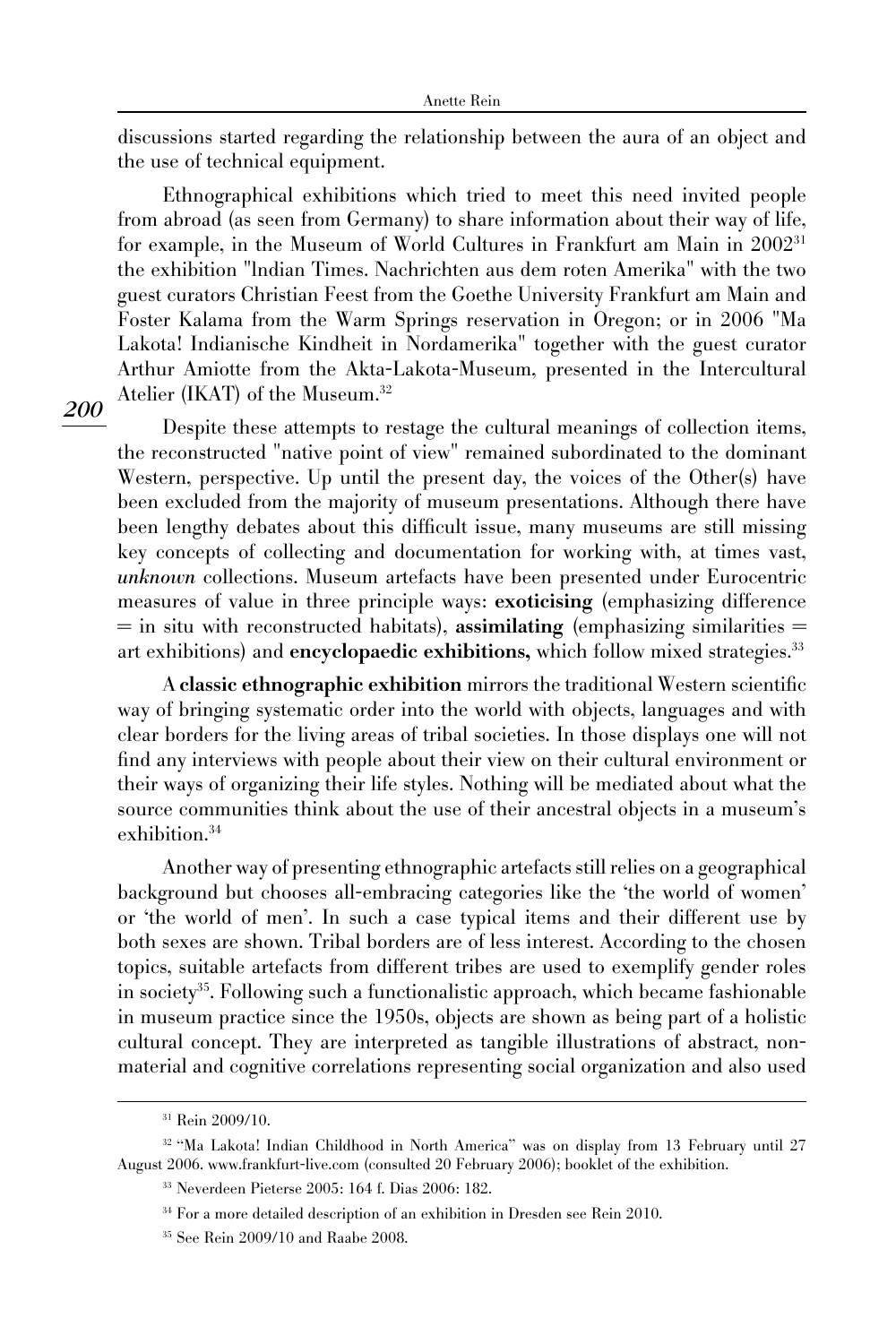as an expression of religious rituals. In this approach the �indigenous point of view' is not simulated, but the cultural context of the objects is explained and interpreted e.g. in texts and displays.36

less interest).<sup>37</sup> Those new defined art objects are presented isolated for aesthetic  $\frac{201}{100}$ The assimilative concept presents ethnographic artefacts as 'pure' art objects following a formal, aesthetic viewpoint – now treating former �ethnographic objects' like Western 'art objects'. I coined the term art-party to describe an influential group of the curators. This group defends the high aesthetic and technical quality of the artefacts made by tribal societies. They reclassified these artefacts and display them in the same way as Western art is usually shown in Art Museums or Art Galleries. In these exhibitions, the object itself and its composition are the focus, together with the artist (the 'culture' where it comes from became of contemplation, completely removed from their cultural context or suggestion of an original use. In the absence of any given context, objects are interpreted by visitors on an individual basis, grounded in personal experience and knowledge.

Within these different approaches the current concept of the Museum of World Cultures<sup>38</sup> in Frankfurt am Main uses a method which can be connected with artists working in the early 20<sup>th</sup> century, such as Pablo Picasso and Emil Nolde. According to Andrew Zimmerman "artists in Germany and France turned to the objects assembled in ethnographic museums as sources of inspiration for their own paintings."39 This use of ethnographic objects has generally been presented as an important step in the history of artistic modernism. In 2012 e.g. in Frankfurt am Main, seven directly invited contemporary artists<sup>40</sup> chose from within the ethnographic museum's collection of about 65 000 objects those which inspired them to create their own art object. The exhibition "Object Atlas. Fieldwork in the museum"41 presented their creations (as pictures, films, texts or objects) together with their ethnographic muses, as can be seen in the figure below.<sup>42</sup>

<sup>39</sup> Zimmermann 2006: 279.

<sup>41</sup> From 25 January until 16 September 2012.

<sup>36</sup> Förster 1999: 40 f.

<sup>37</sup> Förster 1999: 41. For a more in-depth discussion, see Kirshenblatt-Gimblett 2006.

<sup>38</sup> In 2001 the museum changed its name from *Museum für Völkerkunde* into *Museum der Weltkulturen / Museum of World Cultures*. Since then any suggested change to another name has been refused by the city councillors. (http://www.stvv.frankfurt.de/parlis2/parlis.php; consulted 10.03.2012).

<sup>40</sup> Helke und Thomas Byerle, Marc Camille Chaimovicz, Sunah Choi, Antje Majewski, Otobong Nkanga and Simon Popper. In addition to the invited artists, drawings and photographs by Alf Bayerle (1982) were also shown.

 $42$  With regard to the chosen ethnographic objects the connection must not be the ethnic origin. It is mainly reduced to the form and /or the function in its former source community. I refer to the "Hummerfalle" (Trap for stupid cars) made by Tobias Bayerle, who was inspired by different fish traps from Indonesia and Papua New Guinea. Bayerle commented on his work as follows "There's a lot of intelligence in these fish traps. They led me to a new development of my interest in motorways, hopefully with a touch of humour, those big fat American Hummer SUVs, huge battle chariots with four-wheel drives seemingly only used to pick up a pint of milk from the supermarket. I like the fact that in Germany the name Hummer means lobster – a marine delicacy. That's what brought me to develop The Trap for Stupid Cars." Booklet p. 14.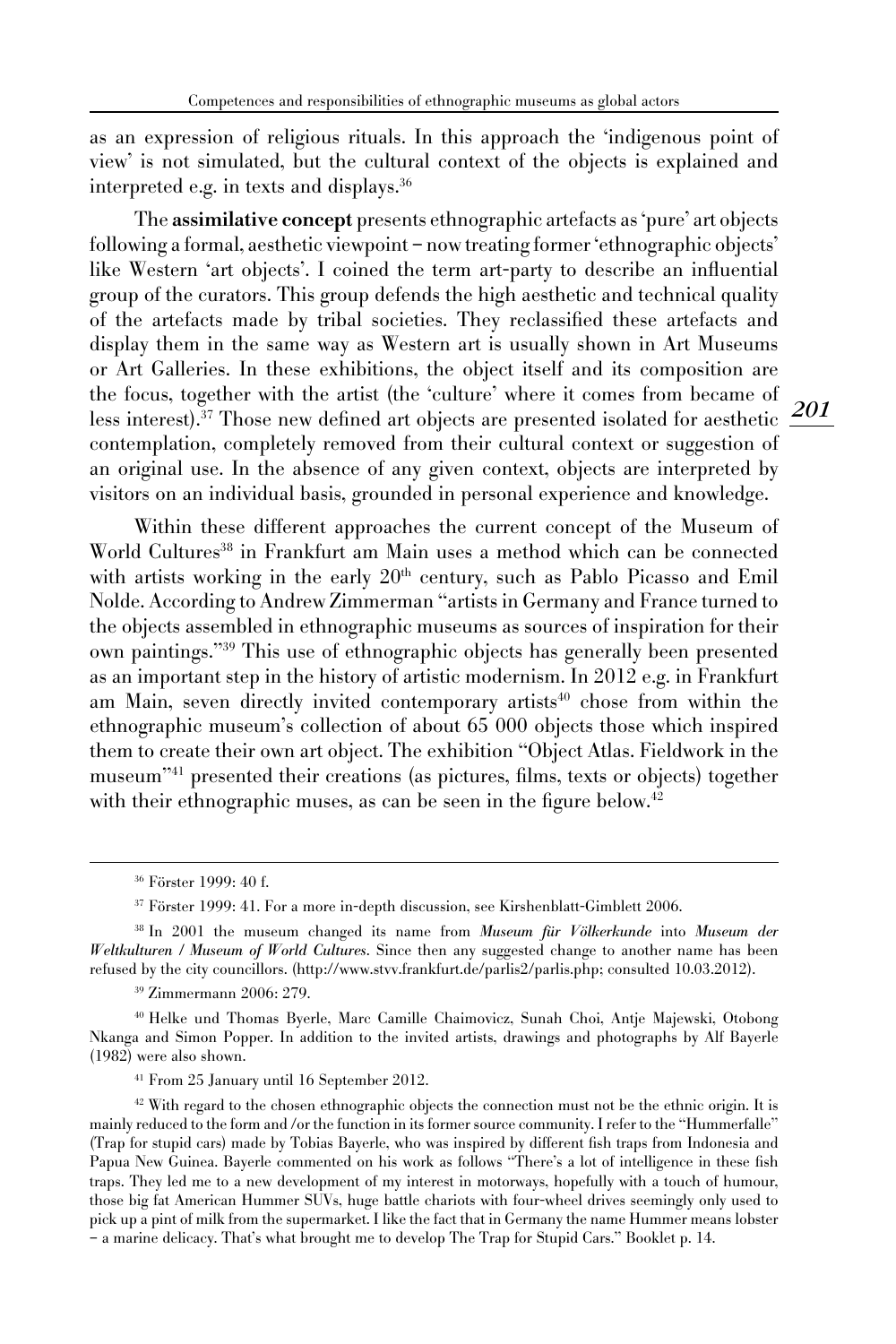#### Anette Rein



#### Fig. 2: Inter alia, the artist Simon Popper comments on his work in the museum: "Then again, a museum is like a supermarket. They move eggs and milk around, and there are objects from different part of the world that can have different ages and different prices. Some are luxurious, some are cheap. It's the same as going to a shop. There are new products on display, and it is accessible to everyone.  $[\ldots]$  I also focused on ceramic pots from Peru, which have pairings on the shapes and images that you could find on them. Both these objects are gifts. [...] The Moche pots from Peru are buried with the dead. Both (+Ibeji carvings)43 have this unique quality of something that has to accompany an individual into their afterlife."44 (Foto: Museum of World Cultures, 2012)

This concept in Frankfurt am Main seemed to be a mixture of an art exhibition together with the engagement of the museum with its own past<sup>45</sup> or its own collection. The artists used the concept of anthropological fieldwork to study the historical objects with their "new" eyes and interpreted them according to their own imaginations. Ethnographic information is largely absent, voices of social anthropologists or collectors were excluded, and the history of the artefacts remained hidden. According to Wolfgang Leuschner and Mathis Bromberger, the output of the contemporary artists were in their subjectivity comparable with the answers to the pictures used in a Rorschach test by psychologists.46

Whereas most of the ethnographic museums show different types of exhibitions at the same time, the *Rautenstrauch-Joest Museum. Kulturen der Welt*  in Cologne chose for its new building, which opened in October 2010, a single approach embracing the permanent display.

As it says in the Museum leaflet, on 3,600 square metres are presented "People in their worlds. Outstanding exhibits from Africa, Asia, Oceania and the Americas".<sup>47</sup> In this display any geographical systematization is excluded by a

*202*

<sup>43</sup> Addition by the author.

<sup>44</sup> Quote from the booklet p. 29.

<sup>45</sup> Kirshenblatt-Gimblett 2006: 363.

<sup>46</sup> Leuschner & Bromberger 2012: 27.

<sup>47</sup> http://www.museenkoeln.de/rautenstrauch-joest-museum/download/Hausflyer\_engl.pdf (consulted 6.5.2012).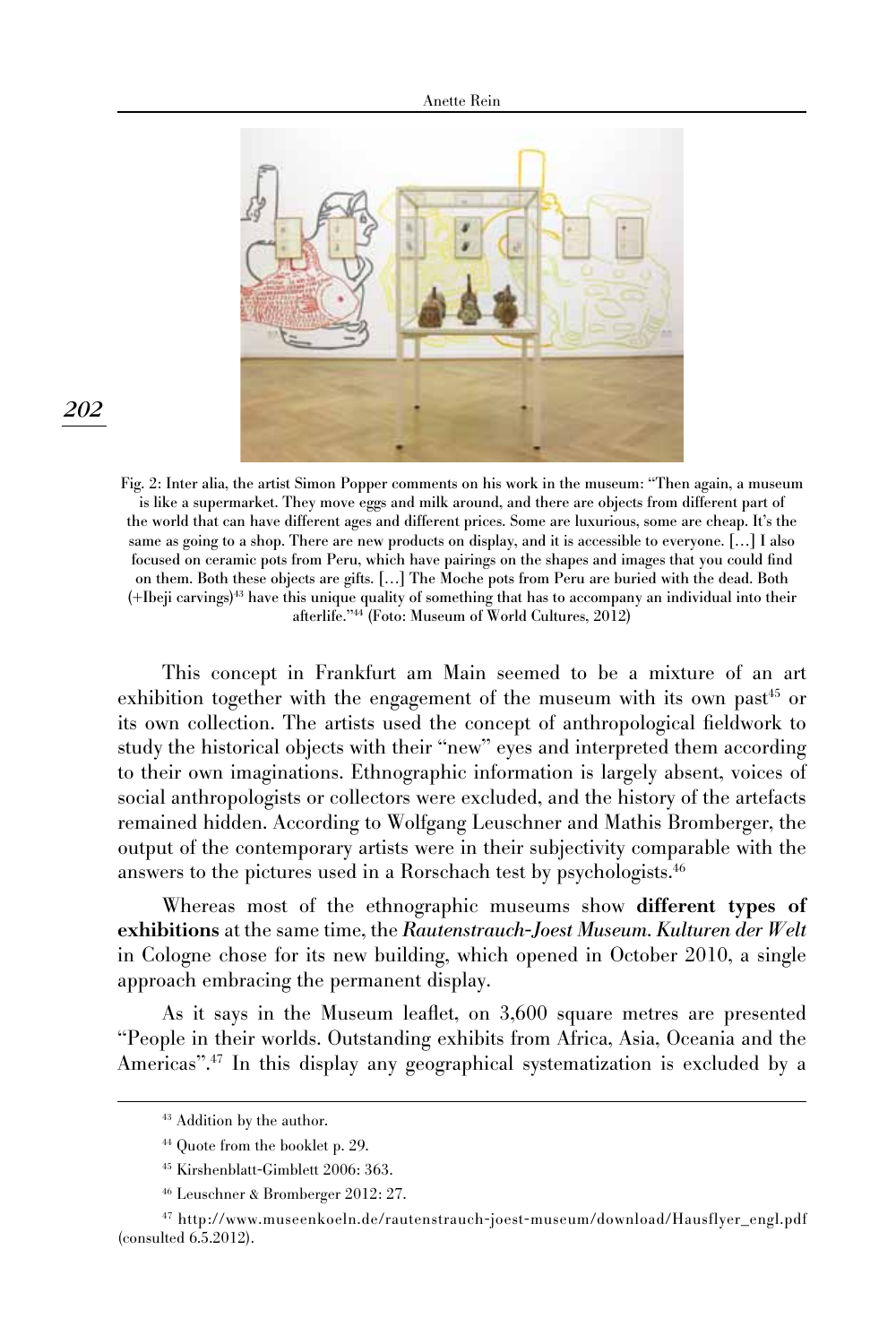thematic one, which shall be exchanged regularly with a new thematic focus. For the first period, they decided to concentrate on "themes which move people all over the world, but which they address differently depending on regional and cultural influences. The comparative cultural approach emphasizes the equality and validity of all cultures and provides impulses for thought and stimulating dialogue. The inclusion of our own culture in this comparative approach goes some way towards relativising our viewpoint [....] The theme complex 'Comprehending the World' is devoted to four different kinds of encounters with other cultures from the European point of view. 'Shaping the World' which with five subthemes provides a multitude of insights into different ways of life in different times and places."48

An impressive scenography<sup>49</sup> with manifold space images intensifies the  $\frac{203}{3}$ experience of the different topics on display. In the space image "Ansichtssachen?! Kunst!" the museum shows objects as art objects as well as offering information about the ethnographic context on demand.



Fig. 3, 4: "Ansichtssachen?! Kunst!" (A matter of perception)<sup>50</sup> (Photo Atelier Brückner, 2012)

<sup>48</sup> http://www.museenkoeln.de/rautenstrauch-joest-museum/download/Hausflyer\_engl.pdf (consulted 13 May 2012). Emphasis by the author.

<sup>49</sup> Atelier Brückner Stuttgart http://www.atelier-brueckner.com/nc/projekte/museen/rautenstrauchjoest-museum-koeln.html?tx\_photogals\_elementid=238&tx\_photogals\_image=9 (consulted 6 May 2012)

<sup>50</sup> "Die ästhetische Wahrnehmung von Objekten ist eine der Möglichkeiten, sich außereuropäischen Kulturen zu nähern. Bei dieser vom westlichen Kunstverständnis geprägten Sicht tritt der funktionale Kontext, in dem das 12 Werk einst stand, in den Hintergrund. Im neuen Rautenstrauch-Joest-Museum können Sieselbst entscheiden: Genießen Sie die pure Schönheit und Ästhetik unserer künstlerischen Highlights oder beleuchten Sie auf Knopfdruck die Geschichte hinter dem Objekt. Beides lohnt sich!" http://www.museenkoeln.de/rautenstrauch- joest-museum/default.asp?s=110 (consulted 13 May 2012). Many thanks to Atelier Brückner for the two pictures.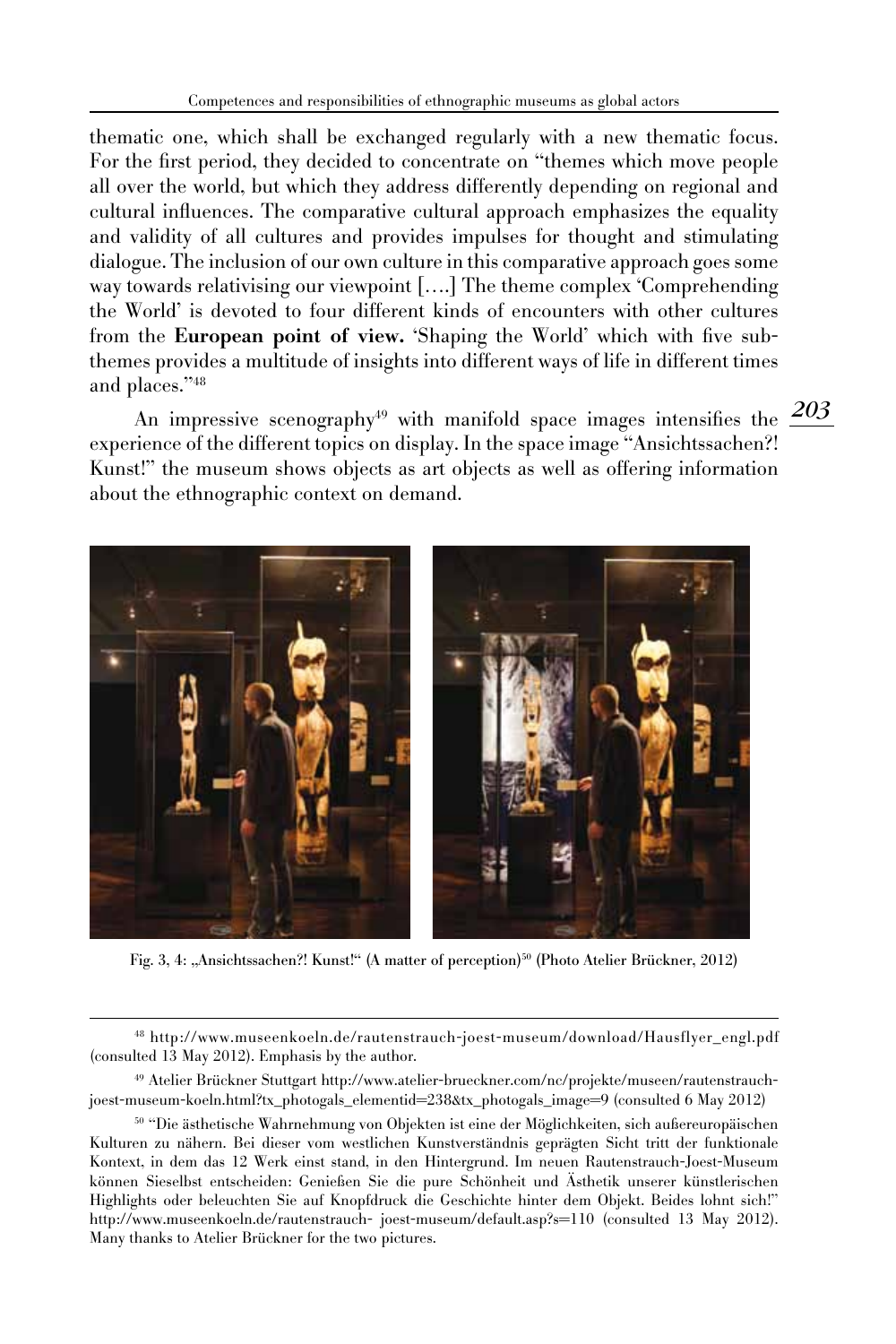Special display cases were created for this part of the exhibition, where visitors can decide whether to see an object as a pure art piece or, when pressing a button, to learn more about the context of each piece. The information is projected behind the object on the back board of the display case (s. fig. 3, 4). However, it remains unclear who identifies with the labels "us" or "European" mentioned in the museum's leaflet. The big question: 'who is speaking?' is not a special theme of the whole exhibition. Taking the text seriously, it seems that the Rauthenstrauch-Joest Museum speaks on behalf of all Europeans with one voice (Director? Curator? Conservator? Designer?) vis-à-vis the Other(s).

#### **204 ALTERN ATIVE WAYS OF THINKING ABOUT ETHNOGRAPHIC ITEMS**

### **The life story of a basket**

Until today, what we have mainly seen in exhibitions are the single, static voices and interpretations of the curators which reduce the objects to only a few aspects. However, the life of any item is much more dynamic. Following the life story of any object, one has to recognize that each of it has its own *social biography*, connected with its own networks – as I will demonstrate with the following example of a yellow plastic basket from Thailand.



Fig. 5: My basket on its label

Becoming part of an art exhibition in 2002, this basket changed within a few days its roles from an ordinary basket for market purposes in Thailand, into an art object in a performance by the Thai artist Surasi Kusolwong in Frankfurt am Main, until being used as illustrative material in conferences or at universities for museological topics<sup>51</sup> by a social anthropologist (myself). Within a few days, the basket met dozens of people who produced, touched, transported, sold, exhibited, admired, and learned through it.

With this example, I want to demonstrate some of the possible multidimensional social and relational perspectives connected with a single one

<sup>51</sup> For a longer description of the life story of this basket, see Rein 2010: 45-47.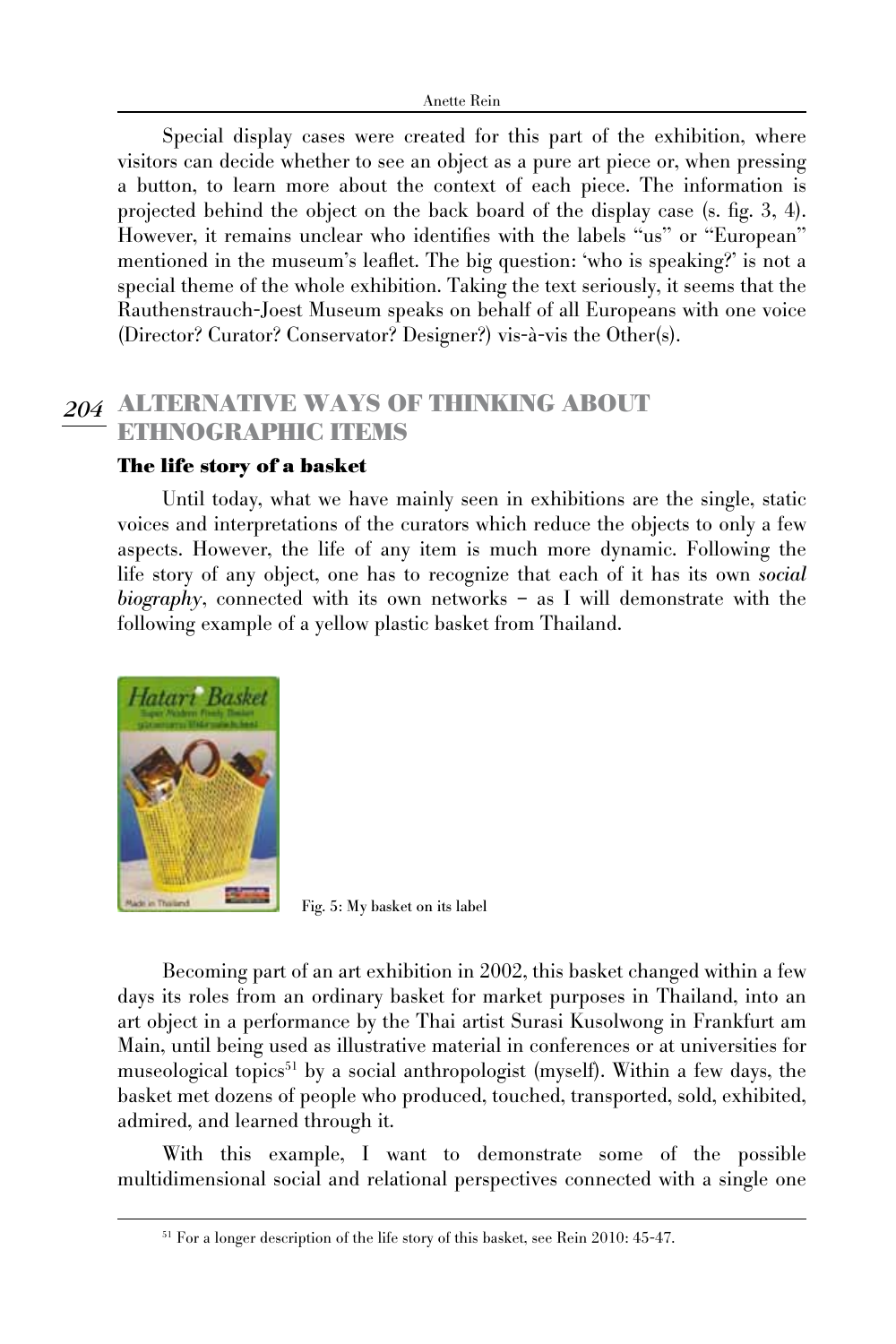object. Following the definition of Arjun Appadurai and lgor Kopytoff, objects are biographical agents and therefore they are valued because of the associations they have acquired through time. This approach posits a fundamentally dynamic understanding of objects as Elizabeth Edwards, Chris Gosden, and Ruth B. Phillips emphasize in their book on *Sensible Objects*. "ln a biographical model, objects cannot be understood in terms of a single, unchanging identity (such as *museum object*), but rather by tracing the succession of meanings attached to them as they move across space and time. This model emerged from a perceived need to develop methodologies which žredirected' the unit of analysis [...] to multisided ethnographies."52

to objects as they become elided through their placement in the disembodied and  $\frac{205}{\sqrt{25}}$ Furthermore, it addresses the inherent instability of the meanings attached thus limiting spaces of museums53. The real importance of the objects does not lie in the objects themselves but in the way these objects embody the physical manifestation of social relations. As Alfred Gell and Marilyn Strathern54 point out, the whole idea is that objects matter because they have agency and efficacy, and as such become a kind of identity unto themselves remark. According to Jeremy Pilcher and Saskia Vermeyelen – By framing an object in a social network throughout its life cycle – we can avoid the recurrent pitfalls of judging objects in terms of their *primitive* or *traditional* (aesthetic) qualities and mystifying the identity of indigenous people as *noble savages*. "Focusing more on the social network that surrounds a particular object opens up new avenues of enquiry as to how, and to what extent museums can become more inclusive with regard to indigenous people. lt allows us to move beyond the current discourse that approaches the history of the (ethnographic) museum from only one dominant perspective  $\lceil \dots \rceil$  it allows us to show a more complex narrative of the object itself. lt gives us the space to counterweight some of the discourses that have steeped indigenous artworks in a 'postcolonial' framework of sacredness and mythical meaning."55

Thus museums might be reconceived as a collection of social relationships, rather than as a collection of objects. Following the concept of the Pitt Rivers Museum, "Ethnographic museums used to be seen as 'us' studying 'them'. A more productive approach is to view museums as trans-cultural artefacts composed of relations between the museum and its source communities."56 A mass of human relations lie behind these collections: the original makers and users of objects, those involved in their trades and circulation, missionaries, dealers, collectors, curators, directors, conservators, lecturers, administrators, friends of a museum and visitors. Together they comprise the museum's human community.57 A

<sup>52</sup> Steiner 2001: 209.

<sup>53</sup> Steiner 2001: 210.

<sup>54</sup> Pilcher und Vermeylen 2008: 3.

<sup>55</sup> Pilcher und Vermeylen 2008: 4.

<sup>56</sup> http://www.prm.ox.ac.uk/RelationalMuseum.html (consulted 10 April 2012).

<sup>57</sup> Basu & Alivizatou 2009: 27.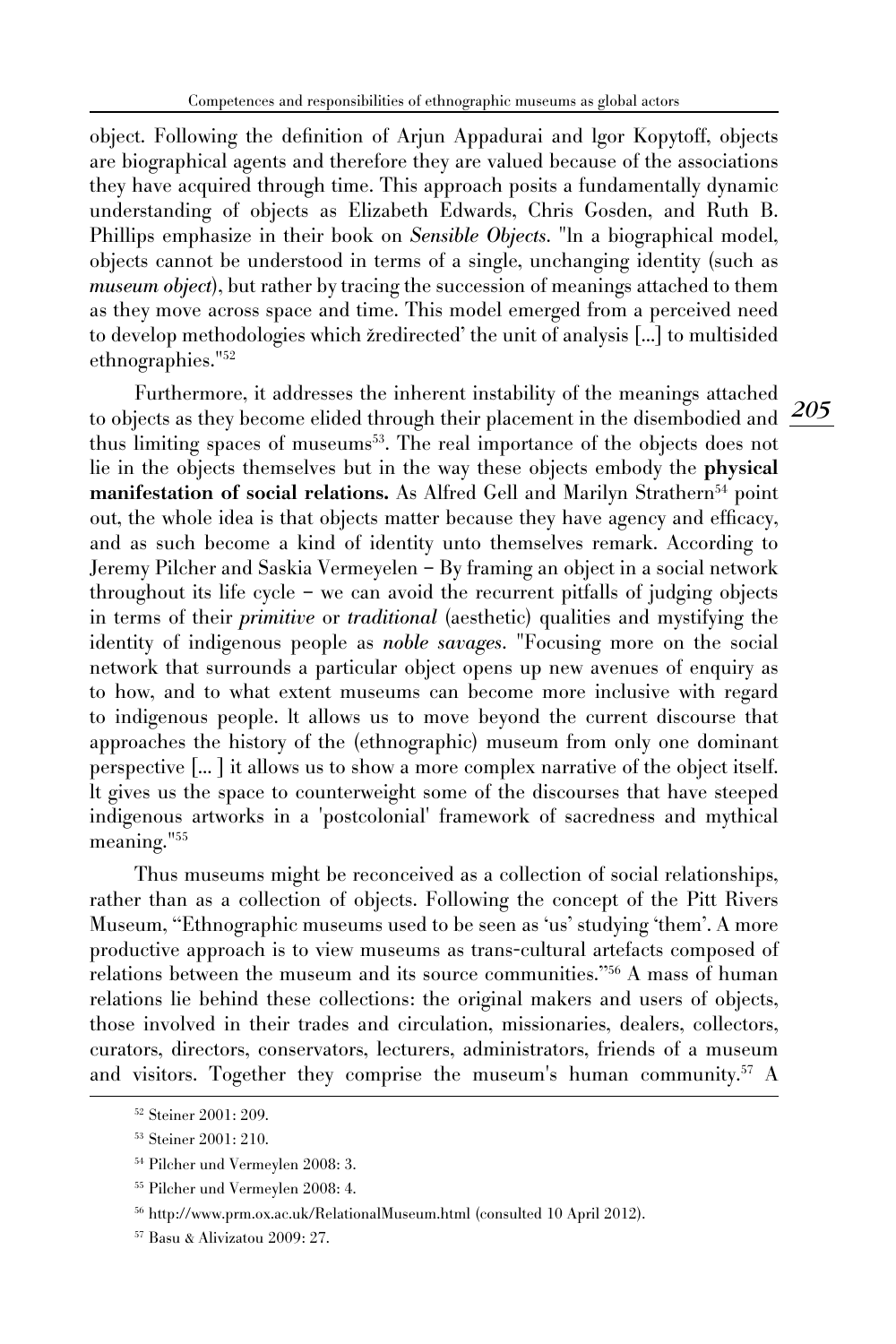museum has multiple authors, who need not be aware of their role nor even necessarily act as willing contributors.

#### **The** *relational approach*

*206* Referring to my basket, the entities art object, commodity, and historical object The term *relational* is used here as it is in Paul Basu's<sup>58</sup> lecture entitled "The Relational Museum". It expresses the variety of social relations concerning an (art) object and which should be included within the preliminary dialogue regarding museum collections and exhibitions. A relational approach does not work with categories of objects as fixed but, according to Gosden, in this approach "categories are temporary entities arising out of a network of connections between entities."59 changed within a few days, depending on the people I met and the contexts in which the basket was moved around. The relational perspective offers the chance for looking at the mixture of intellectual, biographical, social and political motives for collection.

Following Gosden's explanations this approach of mapping communities, colonial and institutional connections of various kinds helps us to understand the past in a more concrete, vivid and personalized way. lt will help to gain insights into the conditions which gave rise to collections and connections, "so that these can be used as sets of raw materials in the present for making new sets of relationships between all parties in a post-colonial world."60 Since gender and postmodern theories have penetrated museum practice, we now know more about different voices and perspectives of items. Not only can gender related perspectives on the world be very different, but there are also great variations in perspectives from different generations. Every person can tell his or her own individual story about the objects they interact with. Let me illustrate this approach with examples of two recent displays. The first one<sup>61</sup> from the Museum of World Cultures in Frankfurt am Main, shall illustrate the close connection between object and non-museumpeople, and how these voices, being part of an exhibition, can either be ignored or regarded as a challenge for new worlds of museum knowledge.

#### **Being Object – Being Art 62**

From 31 October 2009 until 31 October 2010 masterpieces of the collection were shown in an art style (isolated) and sorted according to their geographical origin. The chosen room colours, such as green for America and blue for Oceania, relied on Western conventional associations to separate the different geographical regions from each other. Only a few data about the contexts were given on two

<sup>58</sup> Id. <sup>59</sup> Gosden 2009: 7. <sup>60</sup> Id. <sup>61</sup> Rein 2010. <sup>62</sup> Id.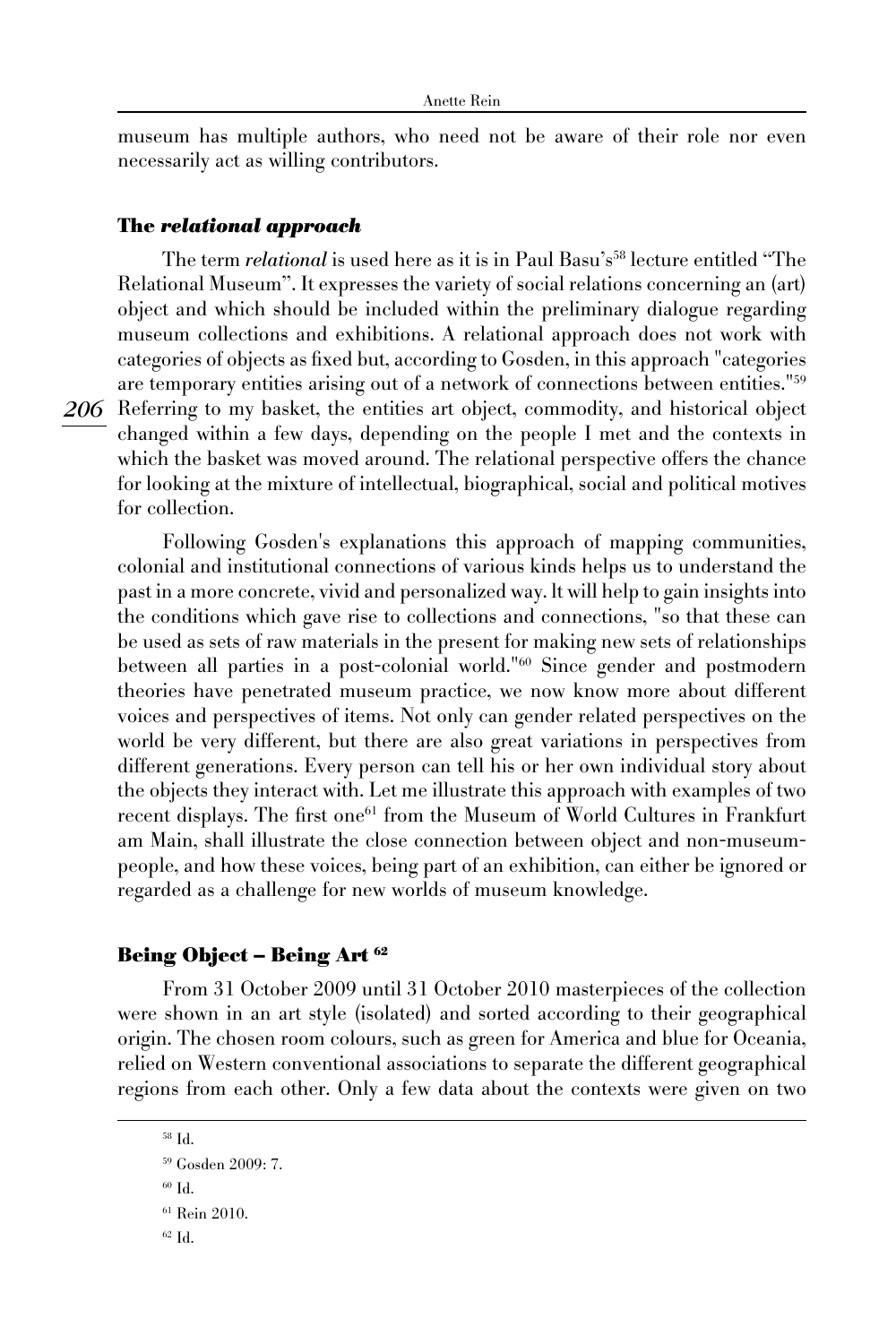levels (in German and English; no author mentioned). The first text consisted of about five lines e.g. with the category/the name of the object, if possible in the vernacular language, then the tribe, area, and year specification/century. These texts were on the front of the display case or on the wall beside it. As a second level of information, large displays were attached at the wall and positioned close to the passages into the next room or continent. Here, abstract coloured maps of the chosen continent and texts in the style of the catalogue could be found – with a storage place for laminated texts that could be carried around by visitors.<sup>63</sup>



Fig. 6, 7. (Photo: Anette Rein, 2010)

However, there was a further level of information proximal to some artefacts – mostly inside the display cases. These labels caught the visitor's eye not only because of the closeness to the object but because of the specific colour in which each label was printed. On these labels one found the names and the city of the person who sponsored the artefact. This concept of closeness/relational representation was part of the search for sponsors, as described on the museum homepage "Jeder Pate und jede Patin kann sich aus 80 Kunstwerken eines auswählen und wird - sofern gewünscht für die Laufzeit der Ausstellung [...] namentlich auf einer Tafel am ausgewählten Objekt [...] genannt".<sup>64</sup>

Following the question *Who is speaking?* in the above mentioned example, the sponsors definitely had one of the strongest voices in this show. And indeed,

 $63$  This very common presentation of different text formats in an exhibition demands from the visitors a typical motions sequences (back and forth, up and down, sidewards) which Andreas Spiegl suggests to call *Info- Foxtrott*. (2005: 94).

<sup>&</sup>lt;sup>64</sup> The same text appears on the homepage, http://www.mwk-frankfurt.de/Deutsch/Being\_Object\_ Being\_Art.\_-\_Mit 80\_Paten\_um\_die\_Welt/Amerika/index.html (consulted 08.08.2010). "Every godparent/ sponsor who chooses one of the 80 pieces of art to support can decide to have their name posted in proximity to the art work during the entire length of the exhibition." Translated by the author.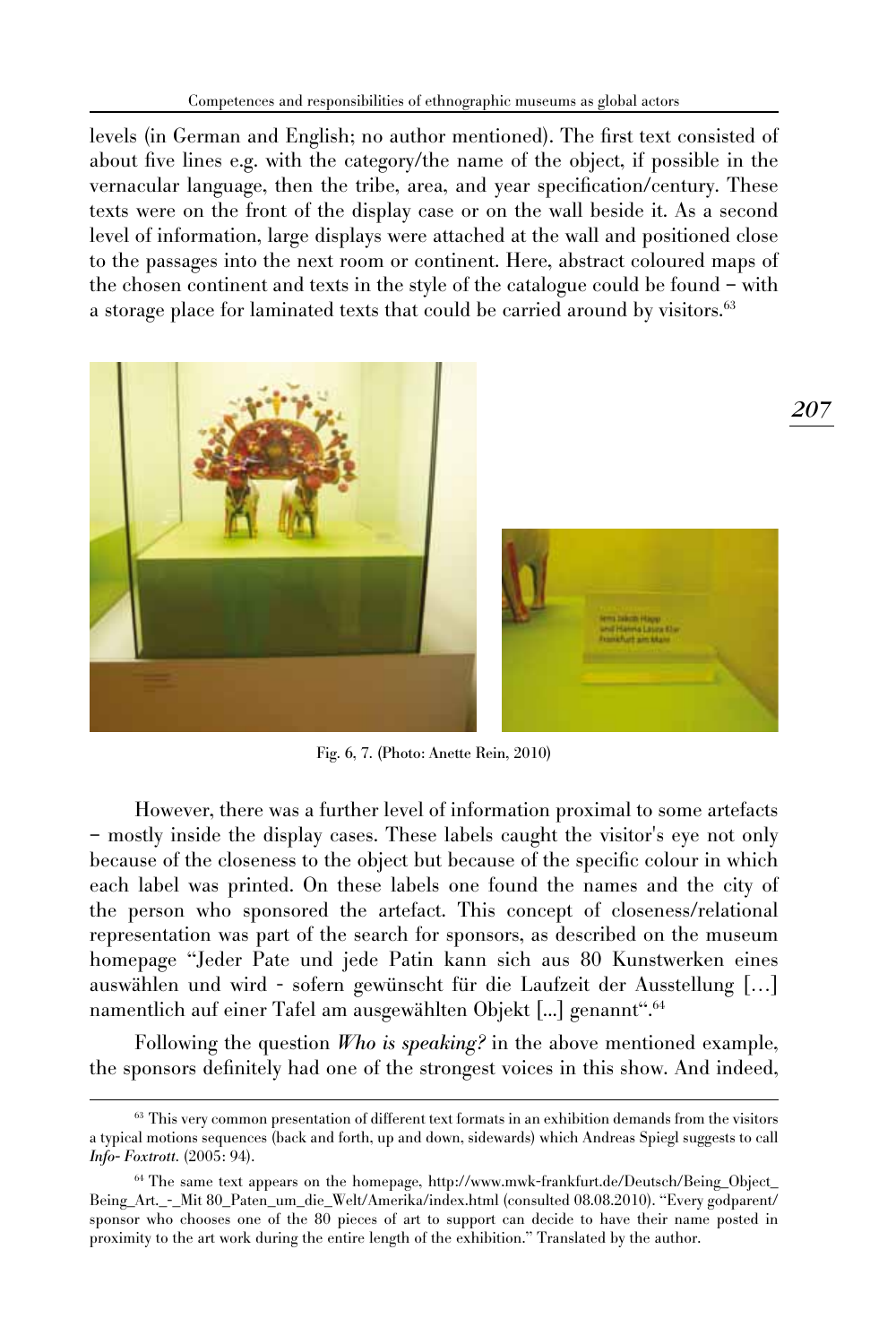*208* excellent work seems to be largely forgotten. Because of my nice memories and they had very interesting stories to tell, as in the following example. Together with his wife Hanna Laura Klar, Jens Jakob Happ became godparent of the Mexican sculpture pictured above (Fig. 6, 7). He told me the following story about his special relationship with the chosen object. "ln my childhood I saw many of those colourful artefacts and paintings in the house of the former ethnologist and curator of the Städtische Museum für Völkerkunde (City Museum for Ethnography)65 in Frankfurt am Main, Karin Hahn-Hissink, who travelled together with her husband, the painter Albert Hahn, to Mexico in the 1960s. My parents were close friends with the couple and collectors of Albert Hahn paintings. In 1995 I visited Albert Hahn's house in Kronberg, shortly before his death.<sup>66</sup> I still remember very clearly the impressive beauty of the colourful collections. Unfortunately his my fascination about the combination of art and science in this special couple of anthropologist and artist, we chose this sculpture – which from an art market point of view seems to be of less value".67

In this exhibition there were about 23 sponsors mentioned, together with their chosen objects. However, none of their personal stories talking about their special relationships were given.<sup>68</sup> The specific relationships of the sponsors were suppressed in favour of the formal aesthetic approach of the exhibition which stove to uphold the narrative of ethnographic artefacts as real art objects.<sup>69</sup> This aesthetic presentation creates a timelessness which would have been interrupted by the personal stories, grounding the artefacts in space and time. However, through the story of Jens J. Happ, the Mexican sculptural group could have become a strong medium connecting the past with the present and the future. Visitors would experience an impression of two professional people who worked together for the museum some years ago. The reader of the story would learn about a special method in anthropological fieldwork: the close cooperation between a scientist and an artist for the documentation and for a future research about the collected artefacts. A presentation of the stories would have illuminated that the connection between the sponsors and their objects cannot be reduced only to the financial aspect. Through these personal explanations, the visitors would have got emotionally involved with the artefacts as well as with the museum. They would start to have a story in common. The collected object, connected with the voice of the sponsor, would have created a different perspective on historical museum items. This different style of presentation would have encouraged the visitors to search for their own ideas and memories connected with objects – besides the official, seemingly neutral texts published by the museum.

<sup>65</sup> See FN 38.

<sup>66</sup> His wife had died in 1981. Gugel 2004: 154.

<sup>67</sup> Jens Jakob Happ interview 19 August 2010.

<sup>&</sup>lt;sup>68</sup> There have been several very convincing examples recently of non-museum people presenting their local knowledge in exhibitions. Rein 2009/10: 14 f.

 $69$  In this show, the artists of the ethnographic artefacts remain unknown (their tribe/region/culture is mentioned as collective, anonymous authors) – a personal, vivid relationship is constituted only by means of the individual mentioned sponsors.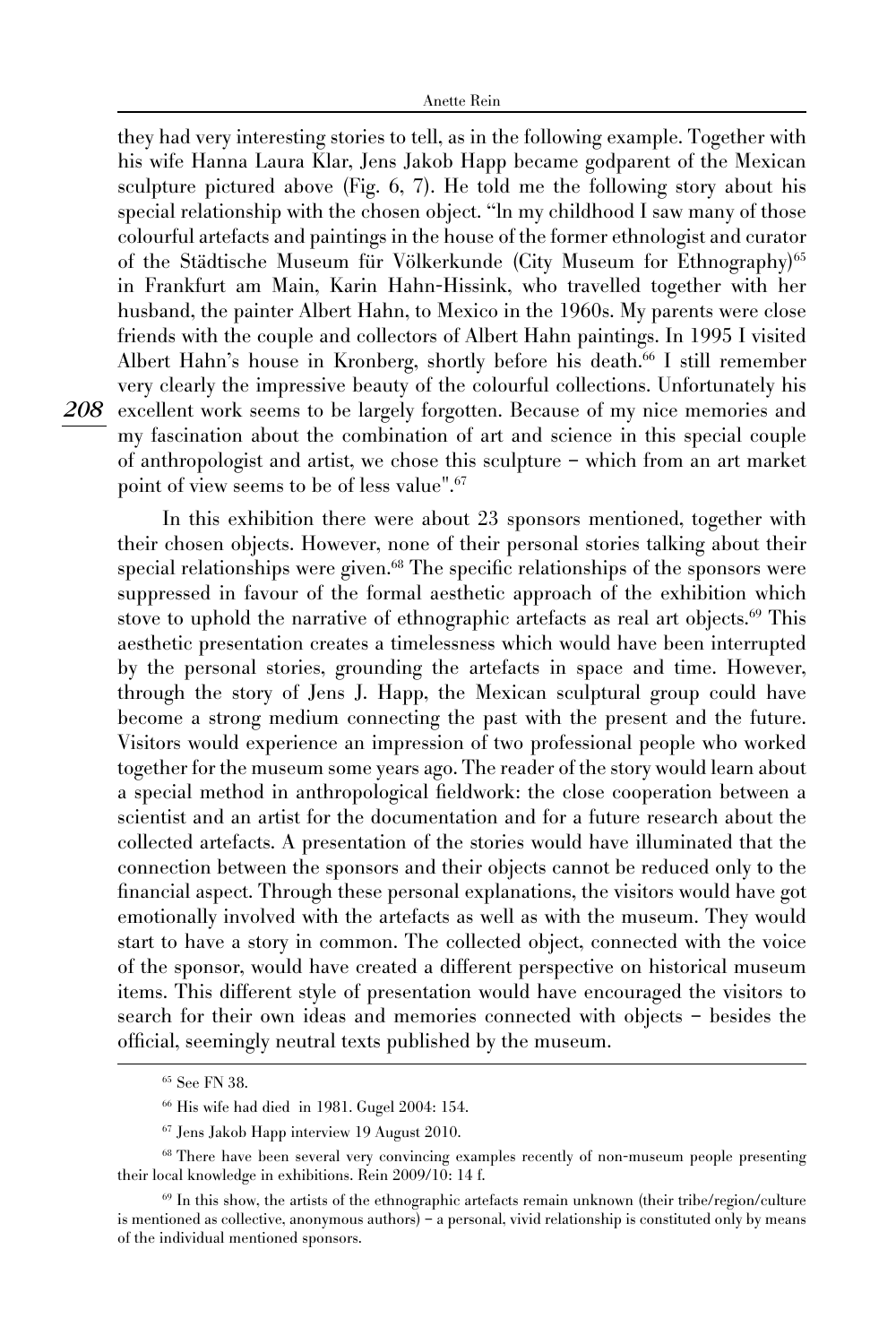Whereas the last example shows a historical relational perspective, the second example from Switzerland illustrates the challenge of how to open in a museum display the former mentioned grand narrative. The desired results, besides presenting scientific data, are self-reflecting, contemporary personal stories concerning the topic of religion. This new approach focuses on the experiences of the individual and how subjects as specialists become integrated within a presentation of objects.

## **Glaubenssache für Gläubige und Ungläubige70**

Fig. 8: 100 people were asked to bring an object relating to their belief together with the story about their personal spiritual relationship with the chosen object.71 (Photo: Anette Rein, 2007)

In 2006/07 this exhibition was open in the Stapferhaus in Lenzburg<sup>72</sup>. Being a museum without its own collection, the Stapferhaus acts as a museum of the contemporary (Haus der Gegenwart).73 Central to each exhibition is an orientation to the present time (Gegenwartsbezug), the significant absence of objects and extensive communication with visitors.74 The conceptual starting point is the topic and the relevance of an issue which should relate to broad contemporary social values offering potential for discourse about a different orientation within society and connected with the everyday experiences of visitors75. As contemporaries, all visitors are treated as specialists of exhibitions

<sup>70</sup> "Matter concerning faith for believers and non-believers", translated by the author.

<sup>72</sup> From 28 0ctober 2006 until 28 October 2007.

<sup>73</sup> Hächler 2007: 83. "Stätte der menschlichen Begegnung und geistigen Auseinandersetzung" Hächler 2007: 79.

<sup>74</sup> Hächler 2007: 77.

<sup>75</sup> Hächler 2007: 80. "Ausgangspunkt ist das Thema…�das� grundlegende gesellschaftliche (Werte)fragen der Gegenwart aufgreifft, [das] von Natur aus breit und nicht eng angelegt [ist], [das] ein Diskurspotential [hat], und ein gesamtgesellschaftliches Orientierungsbedürfnis erkennen [lässt] und [das]nahe an den Alltagserfahrungen der Besucherinnen und Besucher [liegt]." Additions by the author.



<sup>71</sup> "Glaubenssachen. Glaubenssachen sind persönliche Dinge aus der eigenen Glaubensbiografie. 100 Personen zeigen ihre Glaubensobjekte und sagen, was ihr Ding zur Glaubenssache macht." http://www. stapferhaus.ch/ausstellungen/glaubenssache-lenzburg/rundgang.html (consulted 13 May 2012) Thanks to Sybille Lichtensteiger for approving the publication of my picture.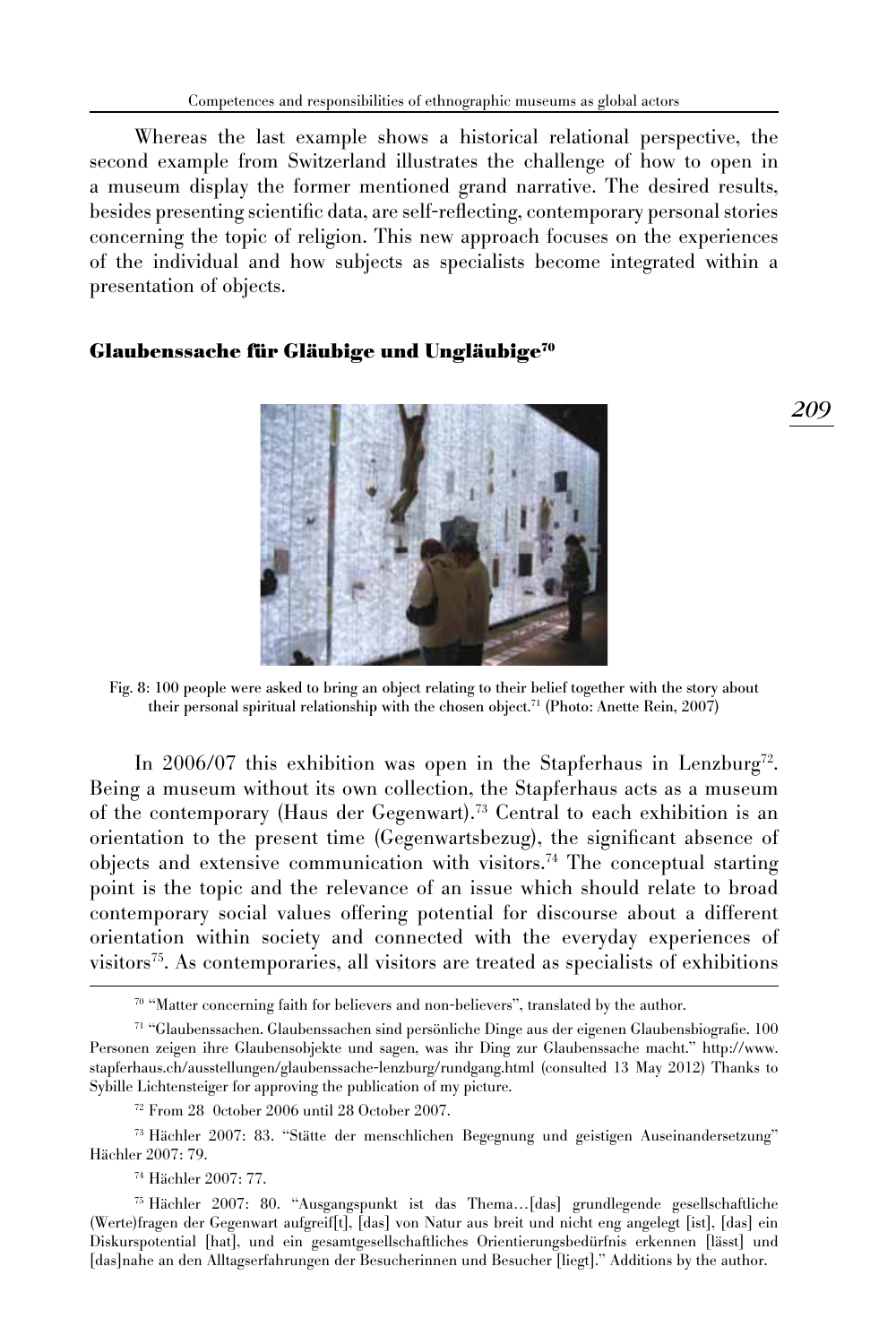at the Stapferhaus. There is no longer a big story e.g. of Christian belief. At the exhibition visitors were interviewed about their individual daily religious practices, their beliefs, their prayers, their hopes and what they think about death and the afterlife. Through the exhibition it became obvious that faith does not appear from nowhere but that it is developed over years through shared daily religious rituals, for instance within the family. The exhibition was characterised by contemporaneity and equivalency. All forms of belief were accepted and the believers were likewise integrated as being part of the whole display. This presentational approach is also called *social scenography*, a term created by Beat Hächler.

## *210*

## **VISION FOR ETNOGRAPHICAL MUSEUMS AS GLOBAL ACTORS**

Ethnographical museums have a special mission within the museum scene. Their collections are generally a mixture that includes archaeological items, highart objects (also from the perspective of their producers), items from daily life and religious objects. One principal duty of an ethnographical museum is to be a forum for the presentation of the concepts of different traditions, cultures and individual voices within different cultures/traditions and identities in different time periods. This means that, in addition to the study of objects, human beings themselves should be the focus of research and mediation.

Paul Goodwin highlights the fact "that in a global world, cultural identity is no longer limited to the singular categories of race, gender, sexuality, class or national identity. Instead, global technologies have inspired the non-stop flow of ideas and communication, whilst the social trends of exile, travel and migration have effected a wide-scale and constant movement of people across borders. Whereas the power relations of the modernist and post-colonial modes could be defined by the negotiation between two subjects: colonizer and colonized; oppressor and oppressed; museum and public; there is no such sense of centre and periphery in the culturally plural mode, where boundaries of nationhood, community and identity are called into question." As Homi Bhabha points out, these notions of cultural fixity have been replaced by "a complex on-going negotiation – amongst minorities, against assimilation."76 The conventional Enlightenment subjectivities (national, imperial, modern) are refracted in multiple identities (local, regional, transnational, global, sexual, urban and so forth) and the Other becomes OtherS77 "(differentiated by �race', class, gender, national origin, lifestyle and so forth). The earlier idea that representation of others must either be exoticising or assimilating

<sup>76</sup> Goodwin 2009, interview with Silaja Suntharalingam; quoted in Suntharalingam 2009: 2. Bhaba quoted in Sunthatalingam 2009: 2. "The emergence of an accompanying rhetoric for global culture is reflected by the proliferation of new terms such as 'inter-cultural', 'trans-cultural' and 'cross-cultural'. These terms are increasingly being used to displace the well-known politicized terms of 'cultural diversity' and 'multiculturalism'."

<sup>77</sup> Referring to the concept from Jan Neverdeen Perterse, I would like to introduce a special notation for OtherS. The fragmenting aspects of each individual's identity becomes more obvious in a big 'O' and a big 'S' instead of writing e.g. 'others' /'Others'.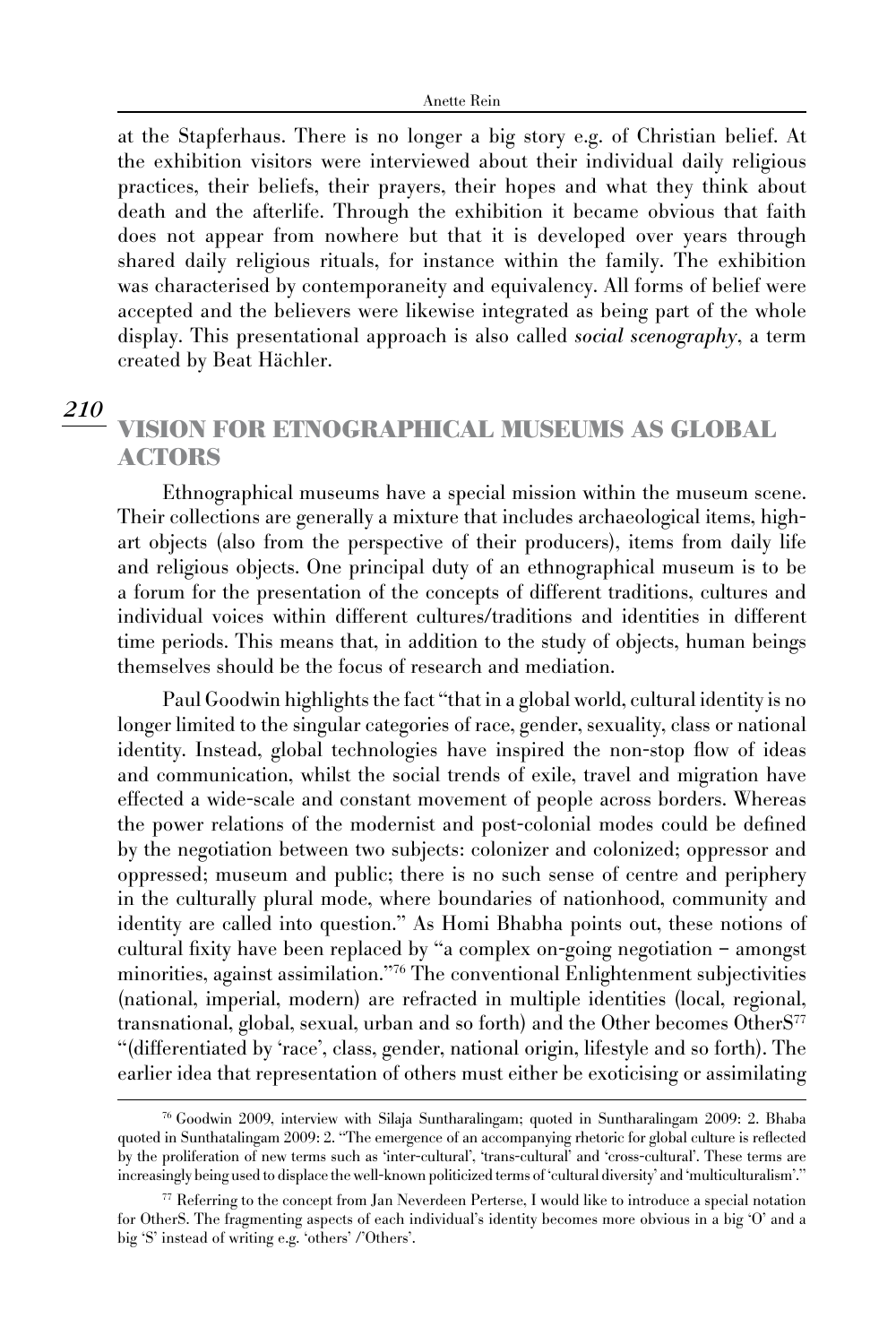ignores other options – such as recognizing differences without exoticising, others as counterparts in dialogue, or oneself as an other."78

as a social construct, a purveyor of ideologically charged notions of knowledge  $\frac{211}{21}$ Following Silaja Suntharalingam,79 "museums are increasingly moving away from the 'notion of the curator as the sole interpretator, handling down wisdom to a passive public. Instead, a space is being created for dialogue, interaction and the 'complex on-going negotiation'<sup>80</sup> between museum, visitor and artist. In terms of 'play', museums in a globalised world are increasingly becoming 'intermediaries' and laboratories for experimenting with new cultural combinations and encounters'81." The new approach focuses of the experiences of the individual.82 We have reached a point within the museum sphere where we have to discover new voices in old collections. The museum and historical truth must evolve into a reflective, exploratory cultural space where existing collections speak in new voices. According to Susan Pearce, this implies a major shift in museum management and attitudes.<sup>83</sup> One future challenge for museums will be to show cultural systematic and diversity knowledge.84

Multiculturalism has brought the natives home and with the end of the grand narrative of modernity the other(s) became OtherS. This opens up a new field of cultural flux of "subjugated knowledges", of nomadic knowledge and crosscultural translations.85

Ethnographic museums have to abandon the discourse of the other(s) in favour of opening their archives and displays to the social network around the collections to be worked on in a participative / inclusive relational way as the one method of accepting the equivalency of intellectual contemporeinity (Zeitgenossenschaft) worldwide. There should be no limitation of the acknowledgment of OtherS as intellectual contemporary counterparts with their own item centred view about the basic questions of humans living together in one world. As James Clifford formulated it: "Gone are the days when cultural anthropologists could without contradiction, present 'the Native point of view,'... 'the anthropologist' - broadly and sometimes stereotypically defined – has become a negative alter ego in contemporary indigenous discourse, invoked as the epitome of arrogant, intrusive colonial authority."<sup>86</sup>

- <sup>84</sup> Bush 2005: 17.
- <sup>85</sup> Neverdeen Pietersee 2007: 130.
- <sup>86</sup> Clifford 2004: 5.

<sup>78</sup> Neverden Pieterse 2005: 165.

<sup>79</sup> Suntharalingam 2009: 2 f.

<sup>80</sup> Bhaba Beyond the pale: Art in the age of multicultural translation, p. 22. Quoted in Suntaralingam 2009: 3.

<sup>81</sup> Pietersee Multiculturalism…p. 178. Quoted in Suntharalingam 2009: 3.

<sup>82</sup> Paine 2000: 157.

<sup>83</sup> Pearce 2002.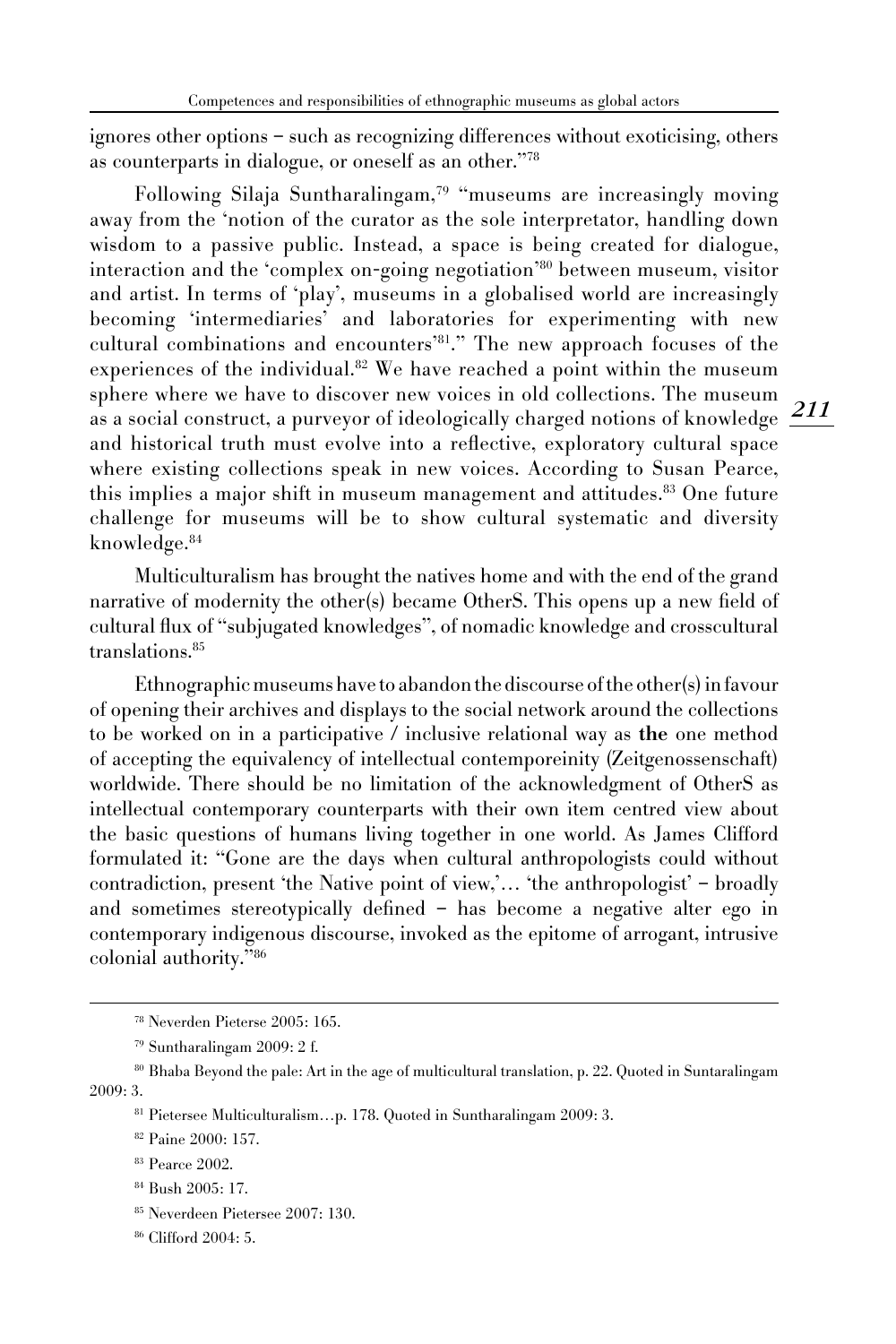Anette Rein

*212* of the great treasure of knowledge and artefacts they have accumulated over Ethnographical museums seem to be in deep crisis. With regard to their collections, many of them are overwhelmed by an inability to speak. They have long since lost their authorised voices: those of the collectors, of colonialism and, furthermore, those of the scientists who do research on ethnographic artefacts. How long will ethnographic museums lick their wounds, cultivating the litany of trauma because of the loss of the 'carte blanche' for colonial and scientific authority? "Contemporary expectations are extremely high and no single museum could cover all aspects of centuries of colonization, adaptation, transformation, changing economic and governmental pressures, counterhistories of cultural 'repatriation' ... ongoing oral traditions and indigenous epistemologies."87 Ethnographic museums should see the obstacles and take their opportunities. They should become aware recent centuries. Positioned between indigenous "myth" and Western "science", <sup>88</sup> they have to embrace their politically responsible role, presenting a platform for contemporary diverse and cross-cultural dialogues about different knowledge systems and life concepts.

#### Bibliography:

Look at the end of the Slovene translation of the article.

#### About the author:

Studied Ethnology, Indigenous American Studies and Adult Education at the Freie Universität Berlin and Mainz. From 1985 to 1987 and in subsequent years until 1994, carried out field research in Bali (Indonesia) on traditional dances; gained a doctorate in 1994. From 1988-2000 she taught Ethnology at the Universities of Mainz, Kupang (Timor) and Leipzig. From 2000-2008 director of the Museum der Weltkulturen / Museum of World Cultures in Frankfurt am Main, where she organized 60 exhibitions. Currently scientific curator, author and lecturer in ethnology, tangible and intangible heritage, and creative writing and scientific thinking. 2004-2010 Member of the board of the ICOM Germany, since 2007 member of the board of the ICOM/ICME and since 2012 president of the German Federal Association for freelance Ethnologists.. Over 100 papers and over 50 publications, national and international, on dance anthropology, museum studies, religion, gender, human rights and Indonesia.

<sup>87</sup> Clifford 2004: 27.

<sup>88</sup> Clifford 2004: 19.